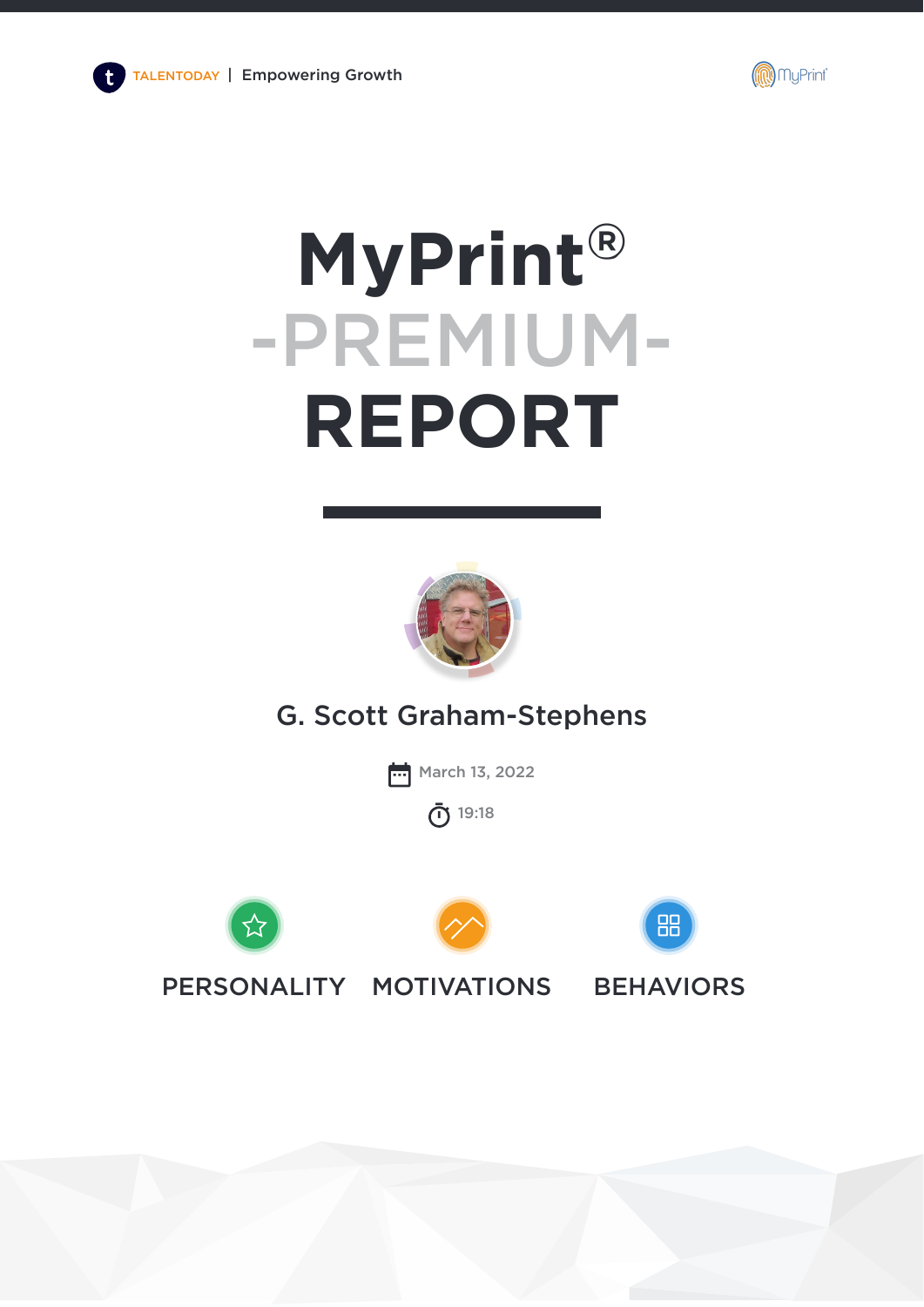# Introduction 1/32

# **ABOUT THE MyPrint ® PREMIUM REPORT**

This report was produced using Talentoday software systems, and is based upon the MyPrint® assessment, a psychometric questionnaire which explores an individual's personality and motivations in work areas.

The MyPrint® assessment has been shown to be reliable and consistent with contemporary psychological theories. The results available in this report have been automatically generated by comparing the responses of G. Scott Graham-Stephens to the MyPrint® questionnaire with those of thousands of professionals. For more information, please download the MyPrint® Short Technical Manual available on our website [\(https://www.talentoday.com\)](https://www.talentoday.com/).

The current results thus enable a good prediction of how this individual will behave in a variety of situations, ultimately depending on the honesty and level of self-awareness with which the MyPrint® questionnaire was completed.



# **HOW TO INTERPRET THE MyPrint ® PREMIUM REPORT**

The purpose of this report is:

- **to analyze in detail the personality traits and the motivators of an individual**
- **to help identify the behavioral styles that result from their combination**

Crucially, it offers a non-judgmental approach to individual differences as it recognizes the intrinsic value of all personality traits, motivators and behavioral styles: each has its advantages and disadvantages, although some tendencies may suit some activities, jobs or interests better than others.

Furthermore, the information contained within this report is likely to remain a good reflection of the individual's self-perception for 12-24 months depending upon circumstances, and is potentially sensitive so every effort should be made to ensure that it is stored in a secure place.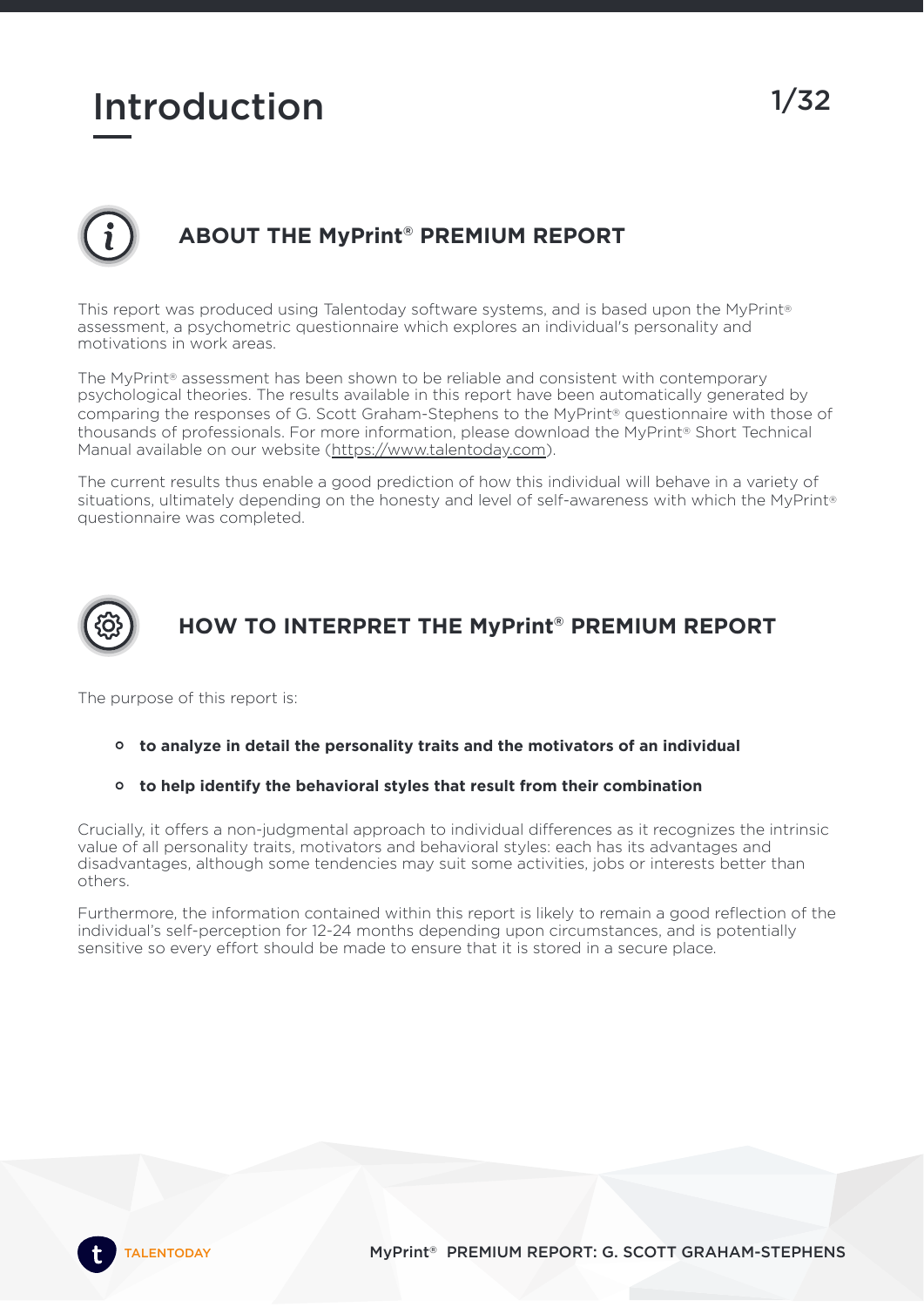# Table of contents 2/32



# **WHAT YOU WILL FIND IN THE MyPrint ® PREMIUM REPORT**

Both descriptive and prescriptive, this report includes the following sections:





Personality refers to the attitudes and emotional characteristics underlying stable behaviors. This section provides a profile (across 13 dimensions) of an individual's personality, together with exhaustive interpretations about their different tendencies, and tips on how to react to them adequately.





Motivations correspond to the desires and needs triggering, orienting and maintaining specific behaviors towards a given objective. This section provides a ranking (across 11 dimensions) of an individual's motivations, together with detailed clarifications about their expectations, and concrete examples of potential motivators and demotivators.





Behaviors represent the ranges of observable actions made by individuals in conjunction with their environment. This section provides a list (across 11 themes) of the behavioral styles exhibited by an individual, together with precise explanations about their conducts, and questions regarding the difficulties that might be encountered.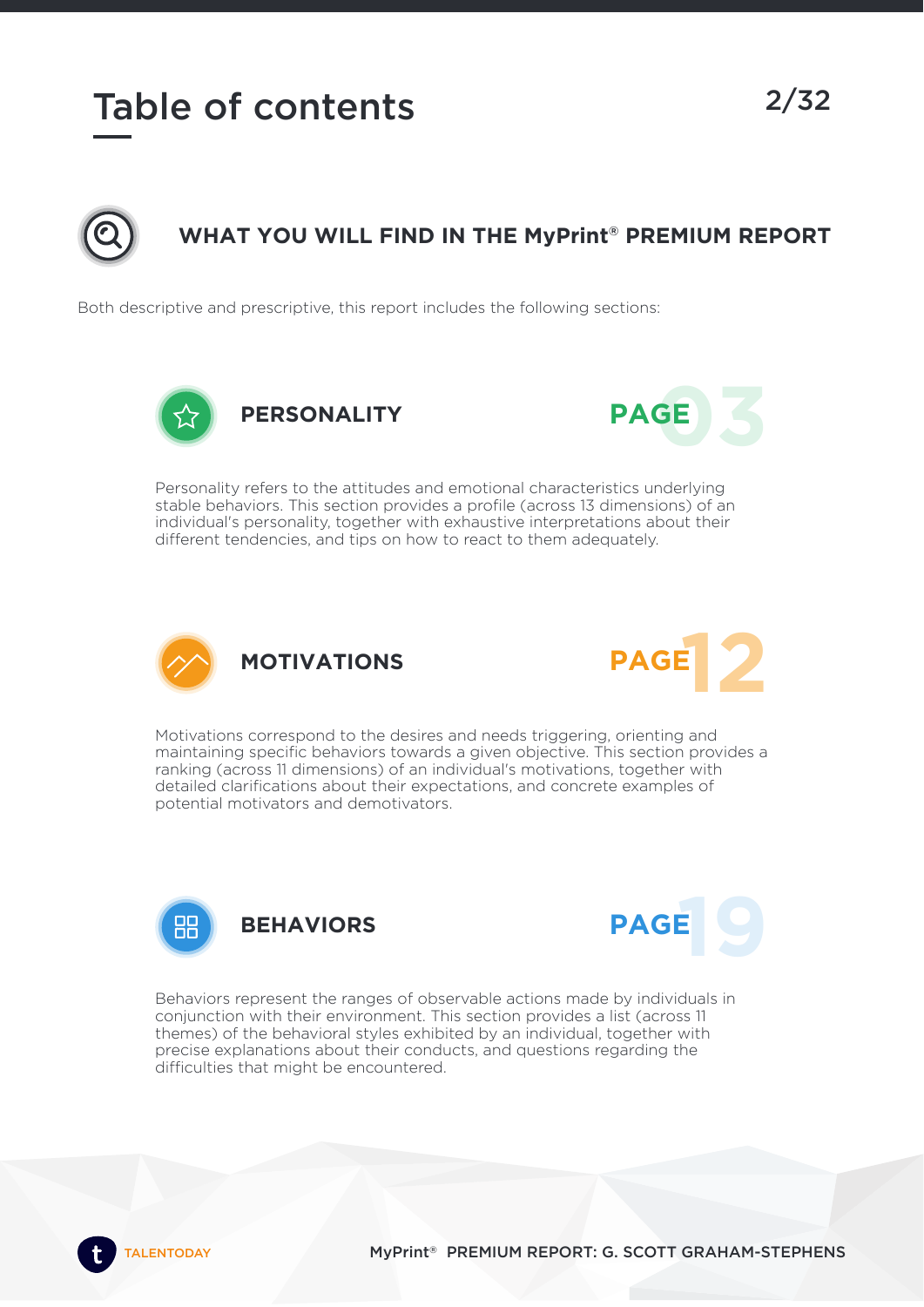# Personality profile 3/32



# **WHAT ARE THE MyPrint ® PERSONALITY AXES?**

Personality partly determines how an individual is likely to act, adapt to and function in a given situation. Personality might be slowly shaped by - professional - experience throughout the whole life. For an easier understanding of the 13 personality dimensions assessed in the MyPrint® questionnaire, we propose to cluster them into 4 main personality axes: Express, Address, Dare and Adapt. In other terms, personality dimensions that belong to the same personality axes are supposed to share together a higher thematic, which is often considered as important in a professional context.

# **4 PERSONALITY AXES**

The definitions and associated color code of the MyPrint® personality axes are as follows

# **EXPRESS**

The way he interacts with others.

### **ADDRESS**

The way he approaches issues and undertakes his tasks or projects.

# **DARE**

The way he thinks about himself and his condition.

# **ADAPT**

The way he considers changes occurring in his environment.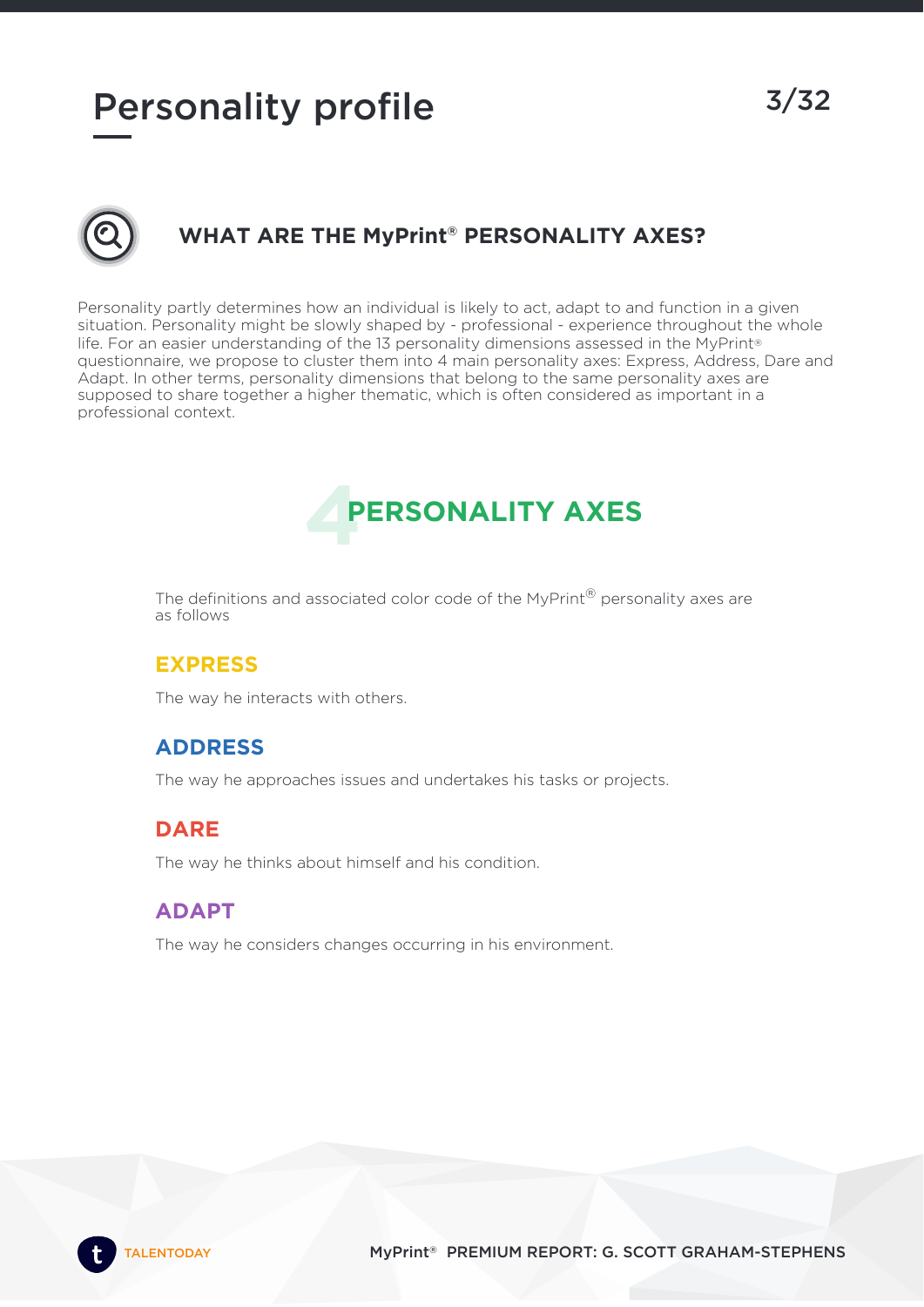# Personality radar 4/32



# **HOW TO INTERPRET THE MyPrint ® PERSONALITY RADAR**

The personality radar is a powerful, easy-to-read chart once one is familiar with the MyPrint® assessment. For each of the 4 personality axes, the radar displays the scores (from 0 to 10) of an individual on the corresponding dimensions. Each of the 13 personality dimensions opposes two extreme traits (or poles), and the radar, by design, gears each dimension towards one specific trait. As a result, there is no such thing as a bad personality profile: a score close to 0 does not reflect an absence of trait but rather indicates a strong tendency towards the opposing trait.

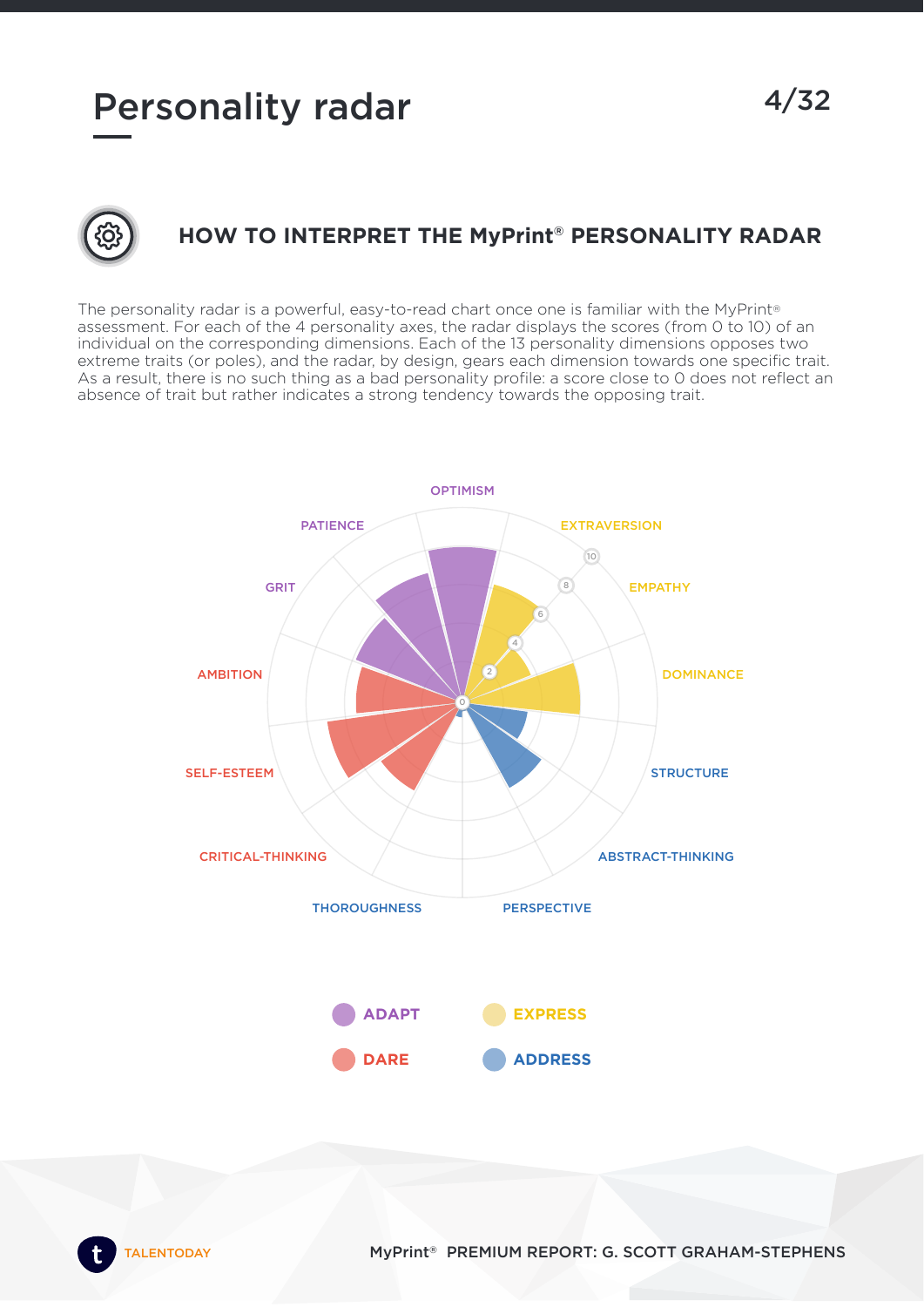5/32



# **WHAT ARE THE MyPrint ® PERSONALITY POLES?**

Personality dimensions are traditionally seen as bipolar: for each dimension assessed, an individual would stand somewhere on a continuum between two opposing poles (or traits). Here, the 13 personality scores displayed on the radar are converted into percentages of inclination towards each dimension's pole. Detailed descriptions and concrete tips are provided for each predominant pole. Please note that interpretations of percentages being close to 50%/50% are especially likely to benefit from additional information gathered during the course of a feedback session.



# Extraversion

The degree of interaction with others in public.



### **DESCRIPTION**

G. Scott is a rather communicative person who is comfortable in social situations. He finds it easy to build new relationships and tends to spontaneously speak in public.



#### **TIPS** FOR WORKING WITH **G. SCOTT**

- Create a work environment that allows him to interact frequently with others

- Give him multiple opportunities to express himself in public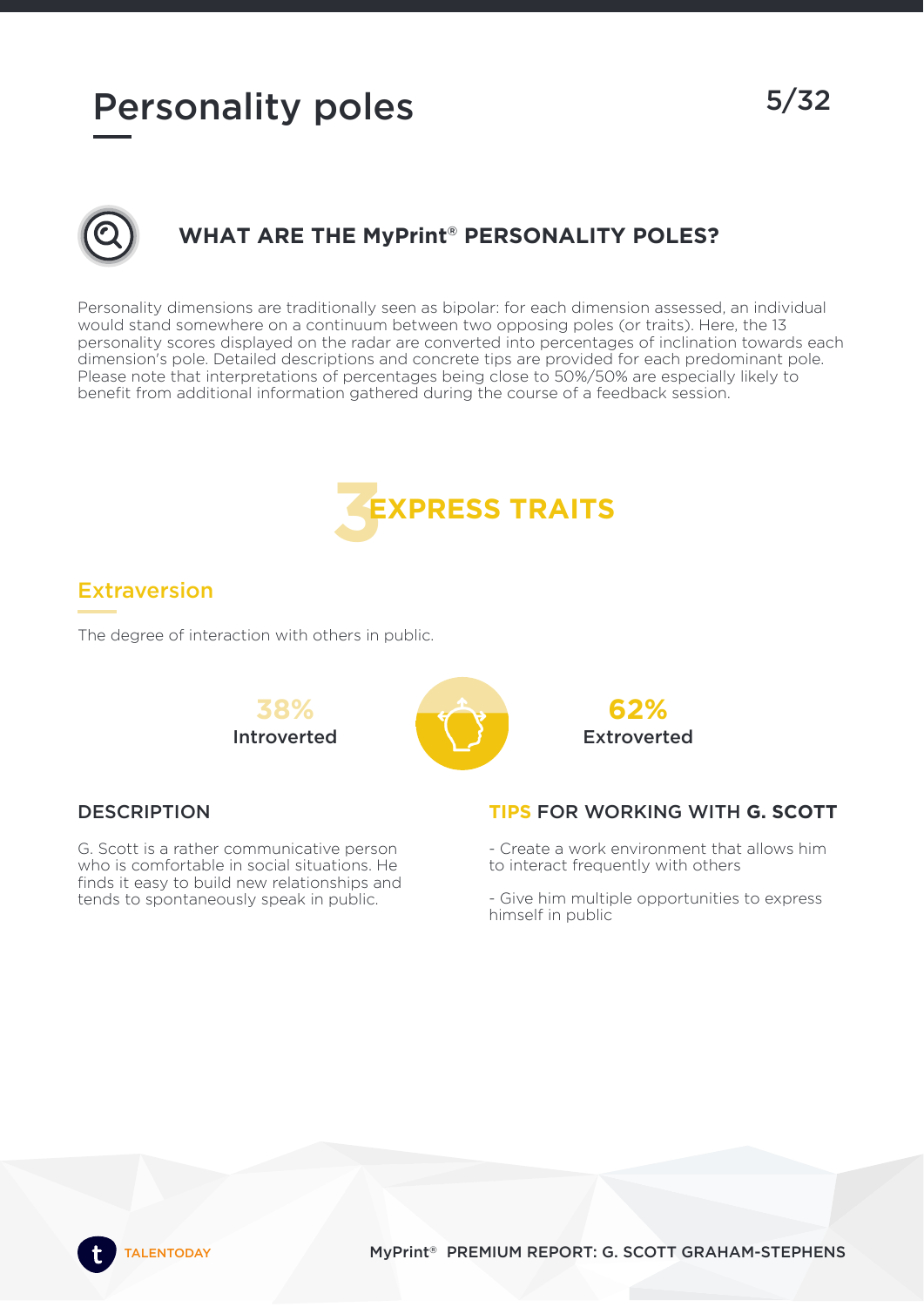# Empathy

The degree of consideration towards others.

**63%** Individualistic





# **DESCRIPTION**

G. Scott is a person who is rather distant from others. Although he will sometimes feel concerned about certain problems of those around him, he tends to favor his own points of view and interests over those of others.

### **TIPS** FOR WORKING WITH **G. SCOTT**

- Be objective when you share your problems with him

- Solicit him on individual projects

# Dominance

The degree of authority exercised in interactions.



#### **DESCRIPTION**

The inclination of G. Scott to assert himself in interactions mainly depends on the status of his counterpart. The more influential the latter is, the more likely it is that he will want to avoid direct confrontation.



### **TIPS** FOR WORKING WITH **G. SCOTT**

- Be ready to negotiate some of your requests with him
- Avoid giving him too direct of orders

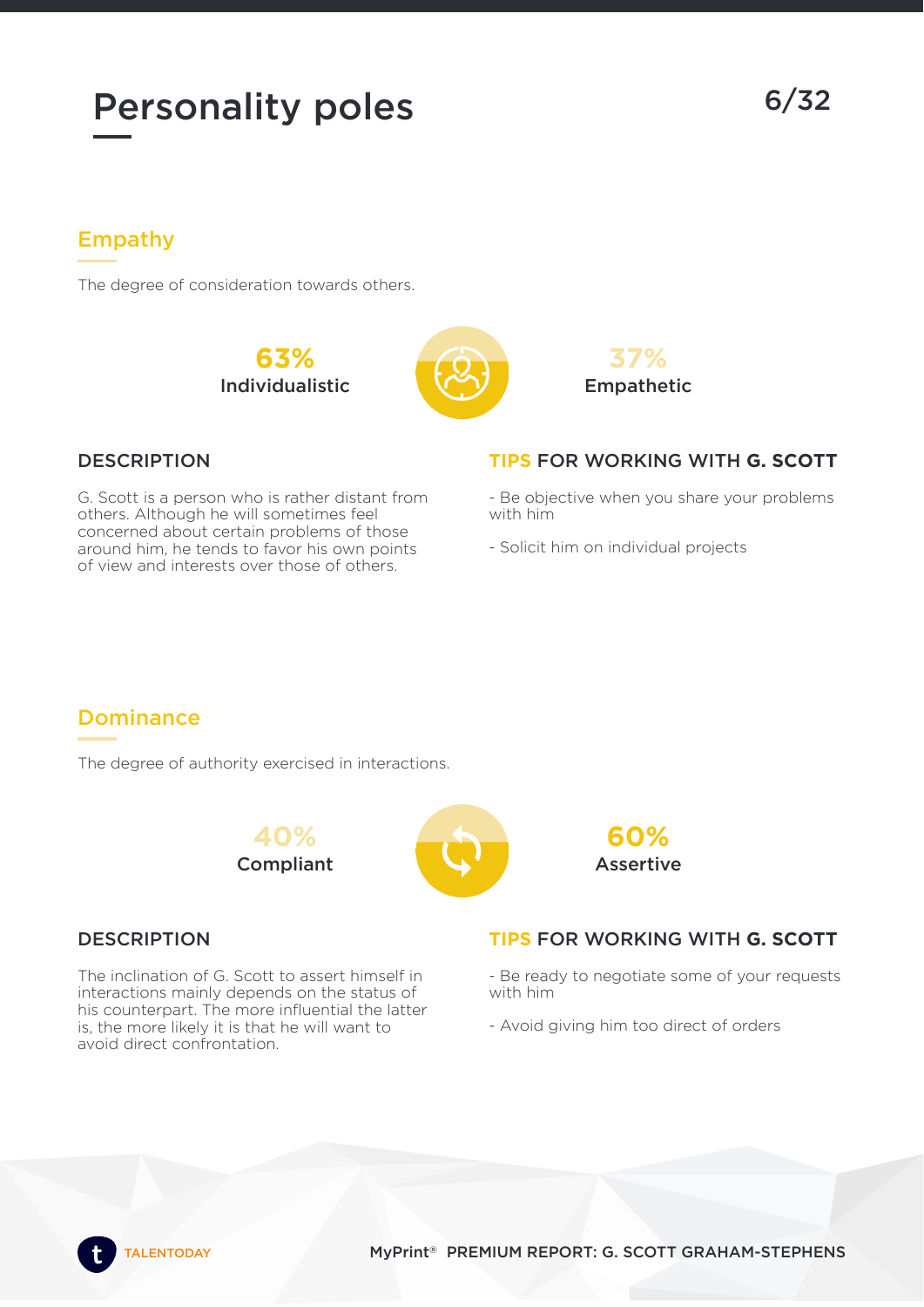

# Structure

The degree of organization at work.

**67%** Spontaneous





#### **DESCRIPTION**

G. Scott is a rather intuitive person. Even if he makes sure to avoid serious setbacks by organizing his projects as little as possible, he likes to stay flexible and to leave room for improvisation in his working methods.

#### **TIPS** FOR WORKING WITH **G. SCOTT**

- Solicit him on projects requiring prior research

- Identify with him the next steps to be implemented in his projects

> **49%** Imaginative

# Abstract-Thinking

The degree of imagination in solving problems.

**51%** Practical



# **DESCRIPTION**

G. Scott shows a moderate imagination in his approach to problems: the more abstract the situation is, the more difficult it will be for him to grasp all its subtleties without the support of concrete examples.



- Help him to stray from the context on certain problems

- Encourage him to proceed step by step when he develops new ideas

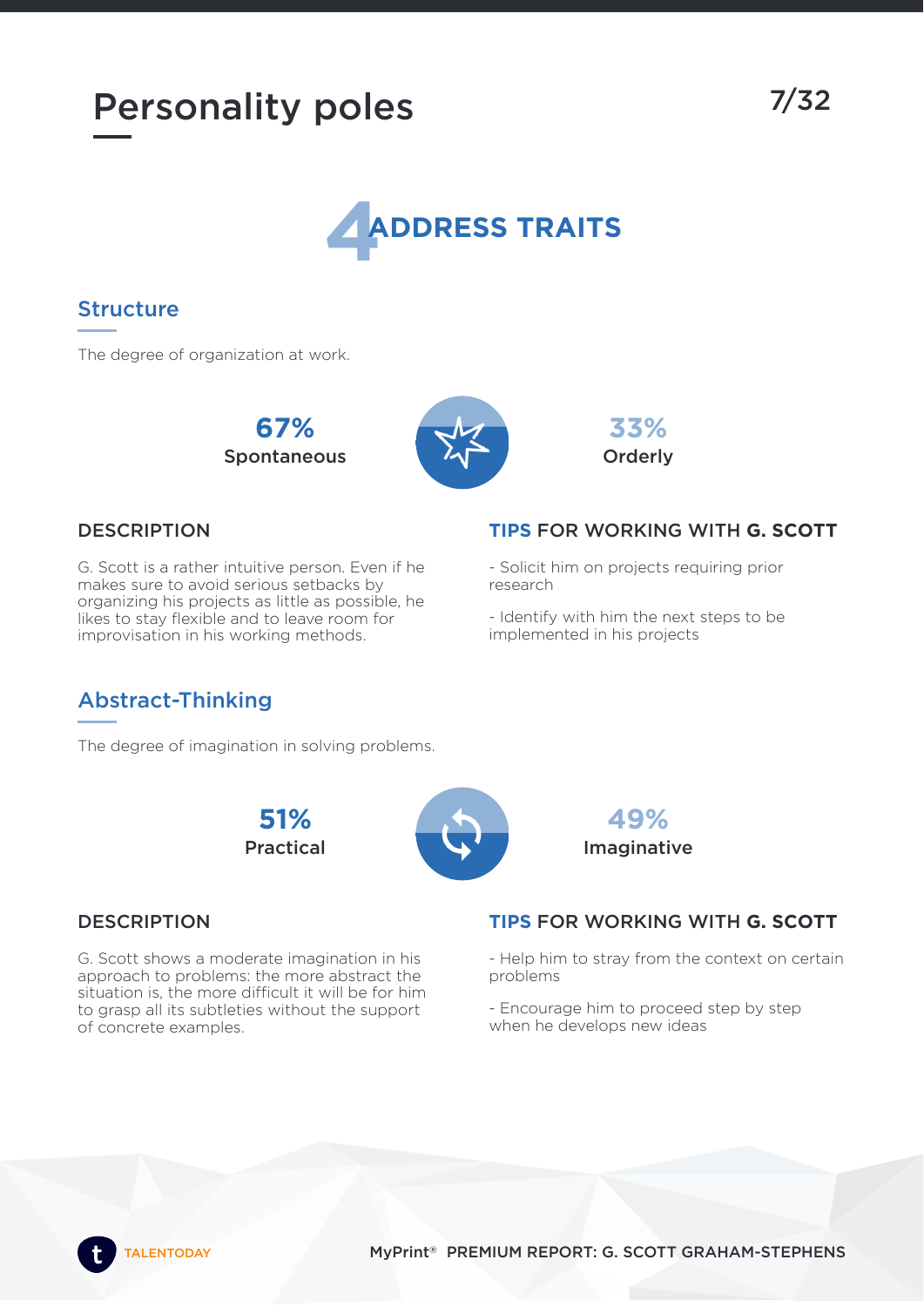# **Perspective**

The degree of anticipation of consequences regarding the decisions made.







# **DESCRIPTION**

G. Scott is an action-oriented person. As such, he prefers to focus mainly on achieving shortterm results in his projects, rather than spending time to anticipate their future implications.

# **TIPS** FOR WORKING WITH **G. SCOTT**

- Solicit him on urgent projects
- Take the time to assess the long-term impact of his choices

# **Thoroughness**

The degree of attention to details at work.





### **DESCRIPTION**

G. Scott is typically tolerant of imperfections. He prefers to value his productivity at work by focusing on the bottom-line, rather than dwelling on every little detail.

# **TIPS** FOR WORKING WITH **G. SCOTT**

**6%** Precise

- Be brief when sharing information with him
- Solicit him on tasks where productivity is required

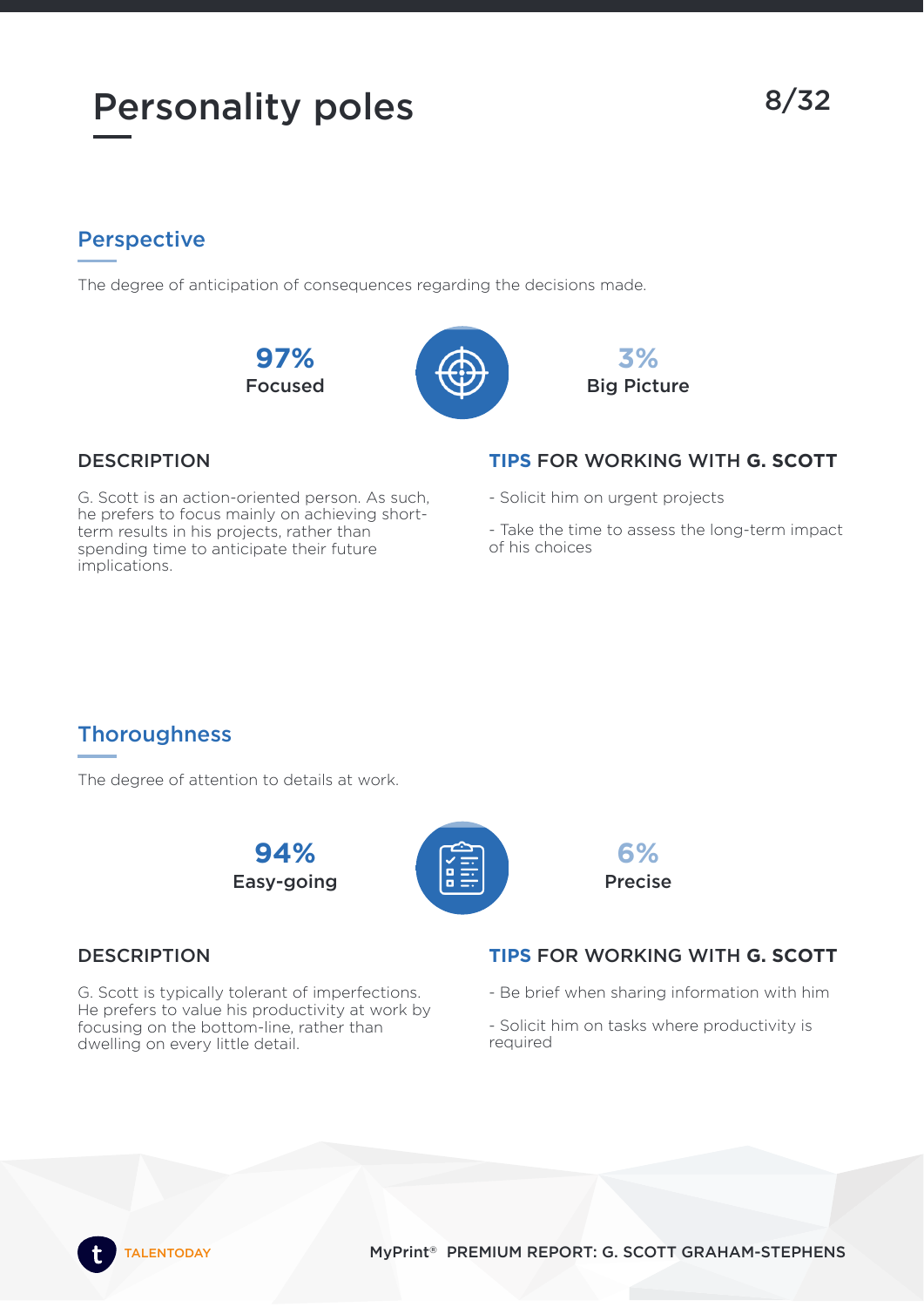

# Critical-Thinking

The degree of discernment towards standard ways of thinking.

**49%** Conventional thinker



**51%** Critical thinker

### **DESCRIPTION**

The way G. Scott makes judgements is relative to the information being presented to him: he will avoid starting arguments about all topics, except for those that really matter to him.

#### **TIPS** FOR WORKING WITH **G. SCOTT**

- In common situations, use tried and true processes when working with him

- Let him express his comments regarding topics that truly matter to him

# Self-Esteem

The degree of confidence in one's own abilities.





G. Scott is rather self-assured in his abilities. Positive feedback from others is welcomed, but not necessary for him to stay on track.



### **TIPS** FOR WORKING WITH **G. SCOTT**

- Give him numerous opportunities to showcase his abilities

- Be direct and precise when it comes to speaking about his weakness areas

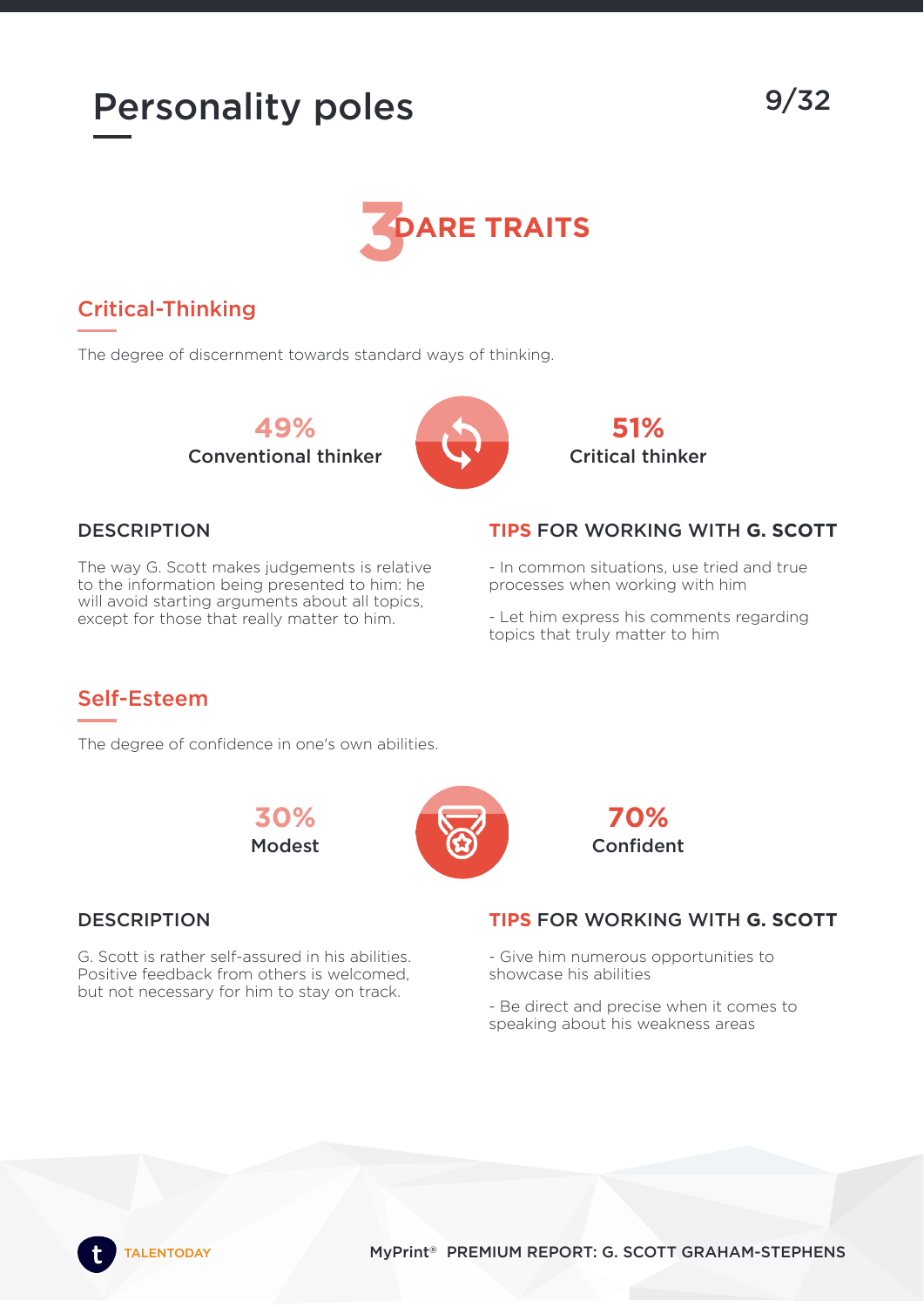10/32

# Ambition

The degree of expectation at the professional level.

**46%** Humble





### **DESCRIPTION**

G. Scott's professional expectations are dependent on the opportunities that arise. Although he has a rather simple vision of life, he won't step back when faced with an opportunity to make a jump in his career.

### **TIPS** FOR WORKING WITH **G. SCOTT**

- Set mostly realistic goals when working with him

- Be supportive when he accomplishes something big



# Grit

The degree of resolution in the face of difficulties.





### **DESCRIPTION**

G. Scott is moderately persistent. He tries most often to achieve his projects even in difficult times, yet when obstacles truly accumulate he tends to readjust his initial goals downward.

### **TIPS** FOR WORKING WITH **G. SCOTT**

- Solicit him on medium-term projects

**58%** Determined

- Provide resources to him if a lot of challenges come up in his projects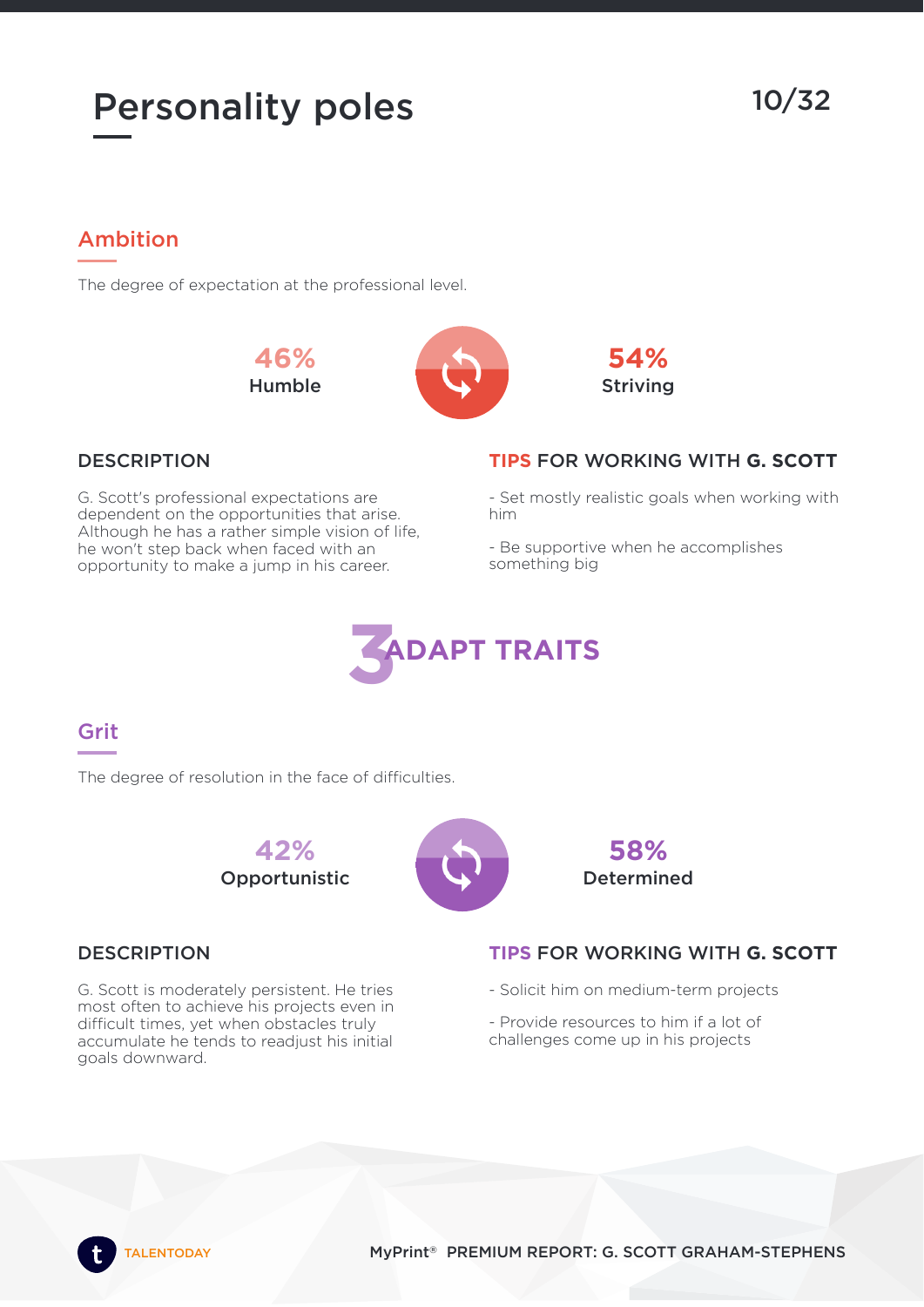# Personality poles 11/32

# Patience

The degree of self-control in the face of unexpected events.

**32%** Eager





# **DESCRIPTION**

G. Scott is a rather calm person who has quite a low susceptibility to stress. He is usually able to keep his composure when faced with some pressure or unexpected events.

# **TIPS** FOR WORKING WITH **G. SCOTT**

- Do not take his relaxed nature as a lack of interest for what he is doing

- Do not hesitate to push him for feedback when the situation is urgent

# **Optimism**

The degree of hope for the future.



#### **DESCRIPTION**

G. Scott is rather confident about the future. When faced with uncertain circumstances, he mostly tries to keep the focus on the bright side of things.

### **TIPS** FOR WORKING WITH **G. SCOTT**

**79%** Positive

- Justify your concerns when you work with him on projects

- Check twice for potential issues that might arise in his projects

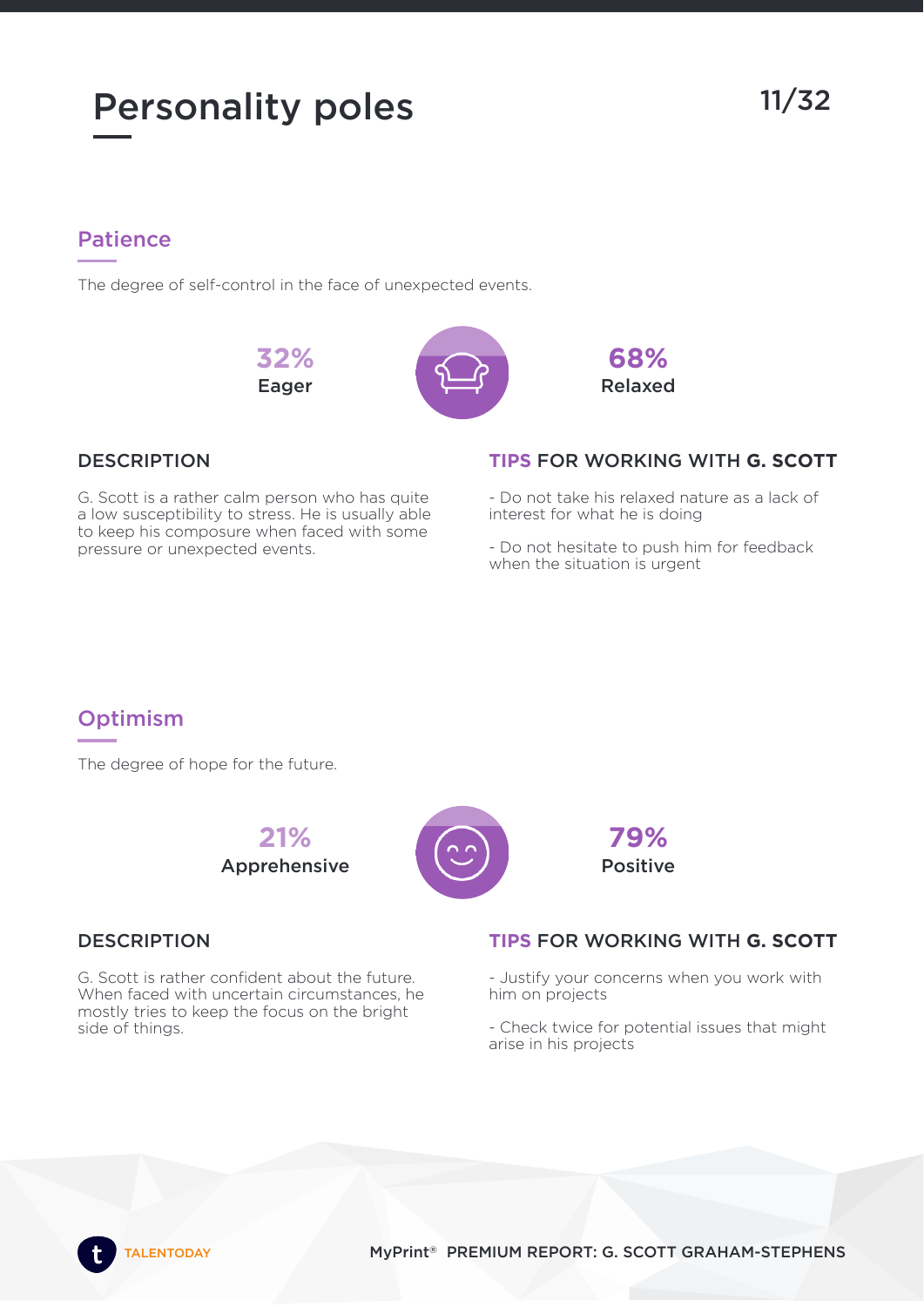# Motivations scale 12/32



# **HOW TO INTERPRET THE MyPrint ® MOTIVATIONS SCALE**

The motivation scale is a user-friendly chart that lists, in order of importance, the different sources of motivation for an individual. Each of the MyPrint® motivation dimensions opposes two extreme needs (or poles), and the scale displays the 11 needs (among 22) that are specific to the individual, from the most predominant ones (top) to the less predominant ones (bottom). There is no such thing as a bad ranking of motivations, yet some needs may suit some professional contexts better.

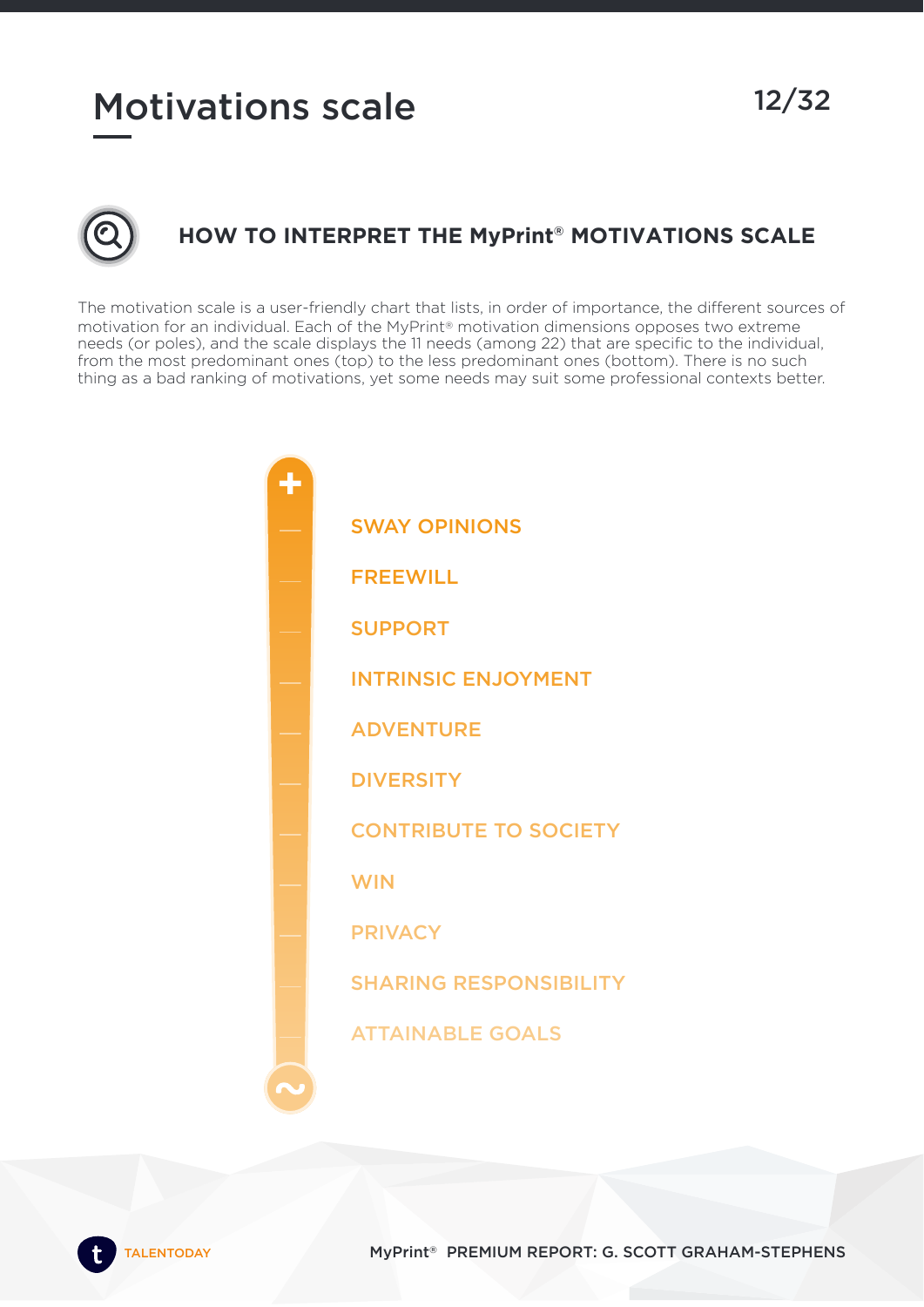# Motivation poles 13/32



# **WHAT ARE THE MyPrint ® MOTIVATION POLES?**

As for personality, for each motivation dimension assessed, an individual would stand somewhere on a continuum between two opposing poles (or needs). Here, the ranking of the 11 motivations includes the precise percentages of inclination towards each dimension's pole. Detailed descriptions and concrete examples are provided for each predominant pole. Please note that interpretations of percentages being close to 50%/50% are especially likely to benefit from additional information gathered during the course of a feedback session.



# Influence

The extent to which one seeks to influence others' opinions and intentions.

**30%** Need to open up to **10%**<br>eed to open up to<br>others' opinions



#### WHAT **MOTIVATES G. SCOTT**

- To regularly advise others in the achievement of their goals

- To teach others about the things he is an expert in

#### WHAT CAN **DISCOURAGE G. SCOTT**

**70%** Need to sway others' opinions

- To be required to keep a neutral position in an important discussion

- Having to follow someone else's intentions when they differ from his own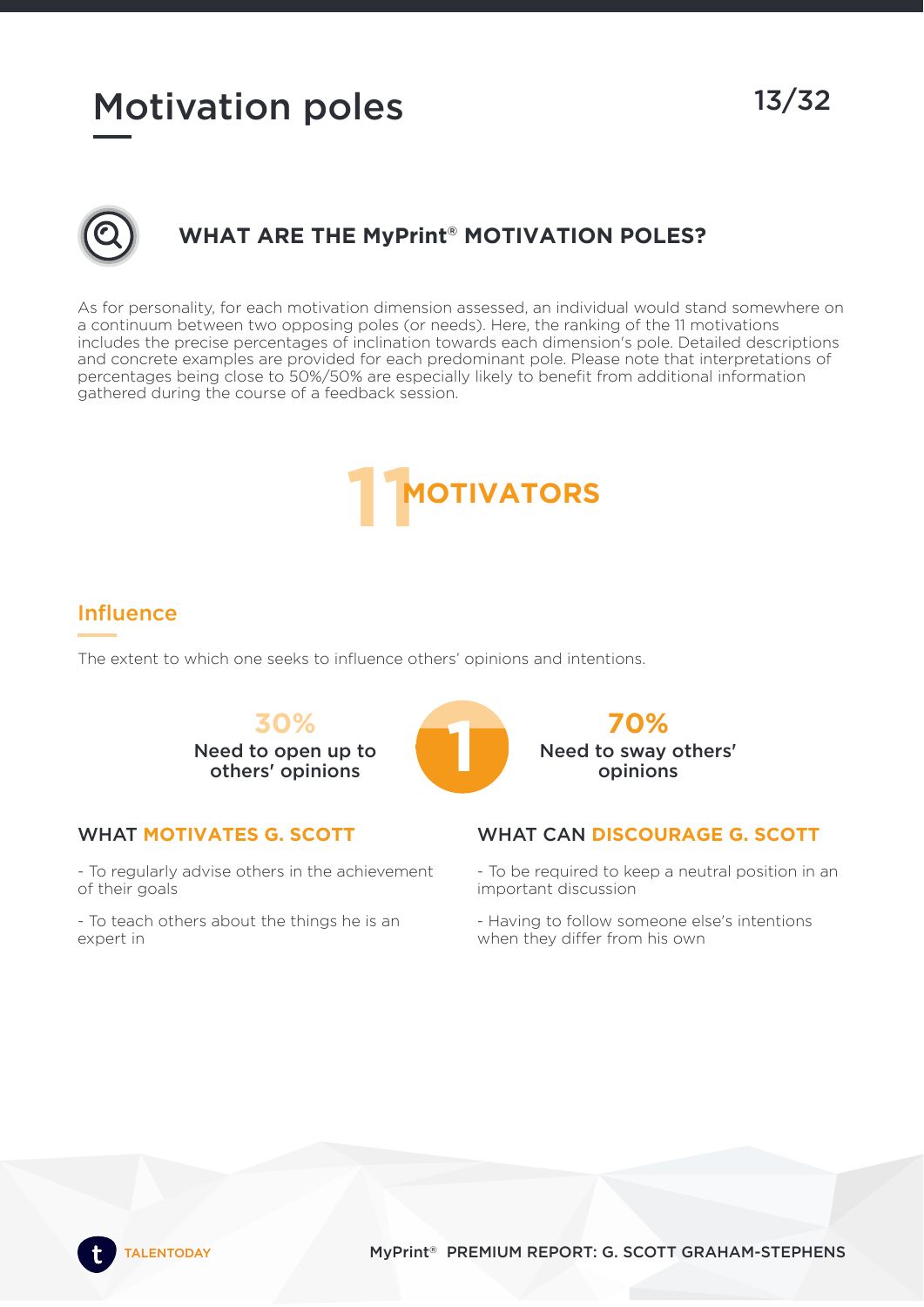14/32

# Belonging

The extent to which one wishes to be part of a group.

**68%** Need for freewill **2**





### WHAT **MOTIVATES G. SCOTT**

- To have a complete freedom of thought and action

- To feel independent from any community

# WHAT CAN **DISCOURAGE G. SCOTT**

- To share all his hobbies and passions with his colleagues

- To end up being involved in workplace gossip

# Autonomy

The extent to which one wishes to control their circumstances.

**59% Need for support** 

#### WHAT **MOTIVATES G. SCOTT**

- To receive support from others in achieving his work from time to time

- To have the opportunity to adjust his goals if necessary



### WHAT CAN **DISCOURAGE G. SCOTT**

- To constantly receive unsolicited feedback on his ongoing projects

- To never be able to consult others before setting important goals for himself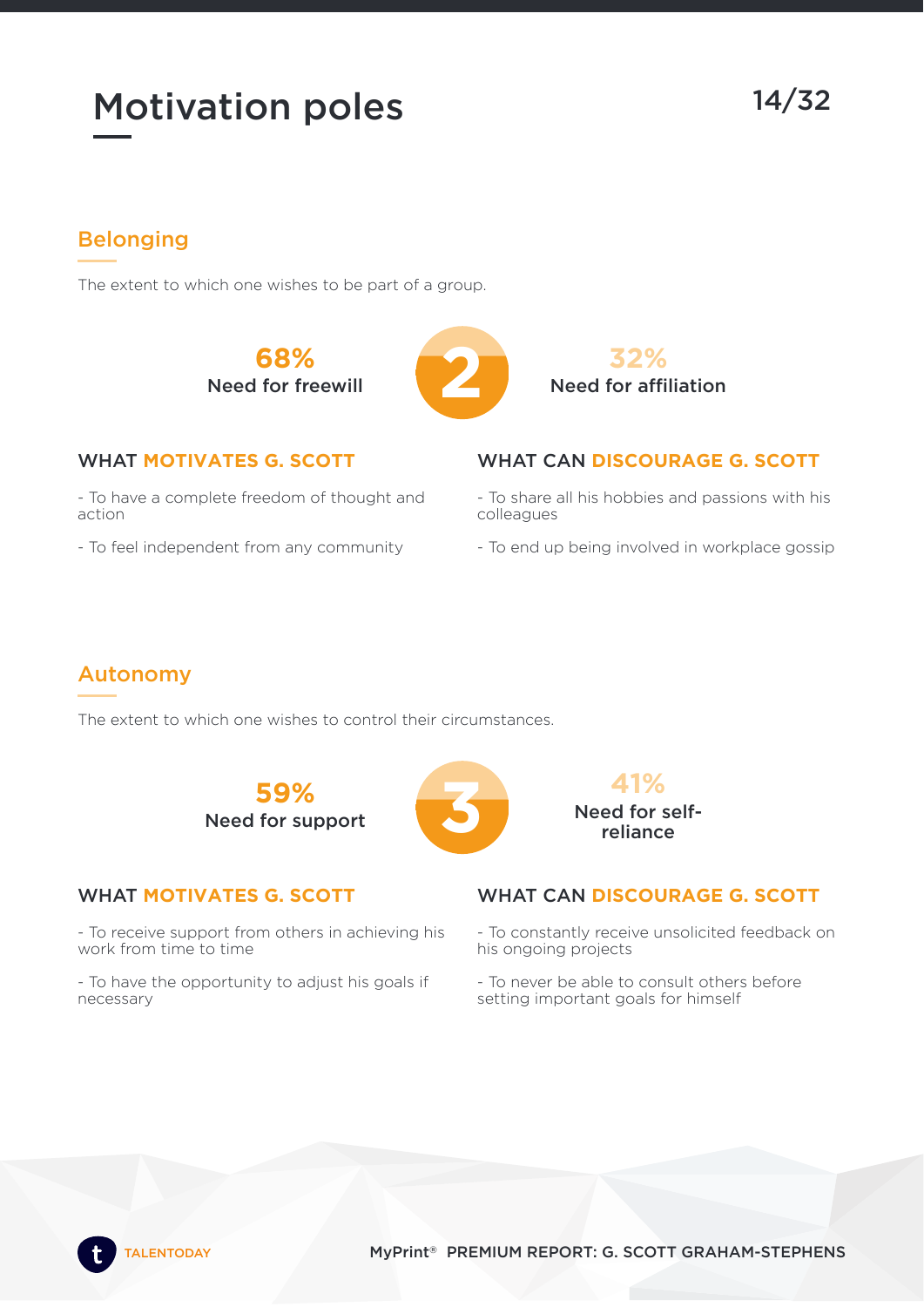15/32

# Recognition

The extent to which one seeks admiration from others.

**58%** Need for intrinsic **198%**<br>ed for intrinsic<br>enjoyment





### WHAT **MOTIVATES G. SCOTT**

- To have the opportunity to develop a project under the radar, for his own satisfaction

- To receive positive feedback and compliments for a job well done

### WHAT CAN **DISCOURAGE G. SCOTT**

- To constantly receive critical feedback on his work

- To evolve in an environment where people are praised for nothing

# **Excitement**

The extent to which one is motivated by thrill.

**42% Need for safety** 

# WHAT **MOTIVATES G. SCOTT**

- To work most of the time in reliable and safe conditions

- To occasionally have the opportunity to take risks



### WHAT CAN **DISCOURAGE G. SCOTT**

- To evolve in a highly unpredictable environment
- To never feel adrenaline rushes at work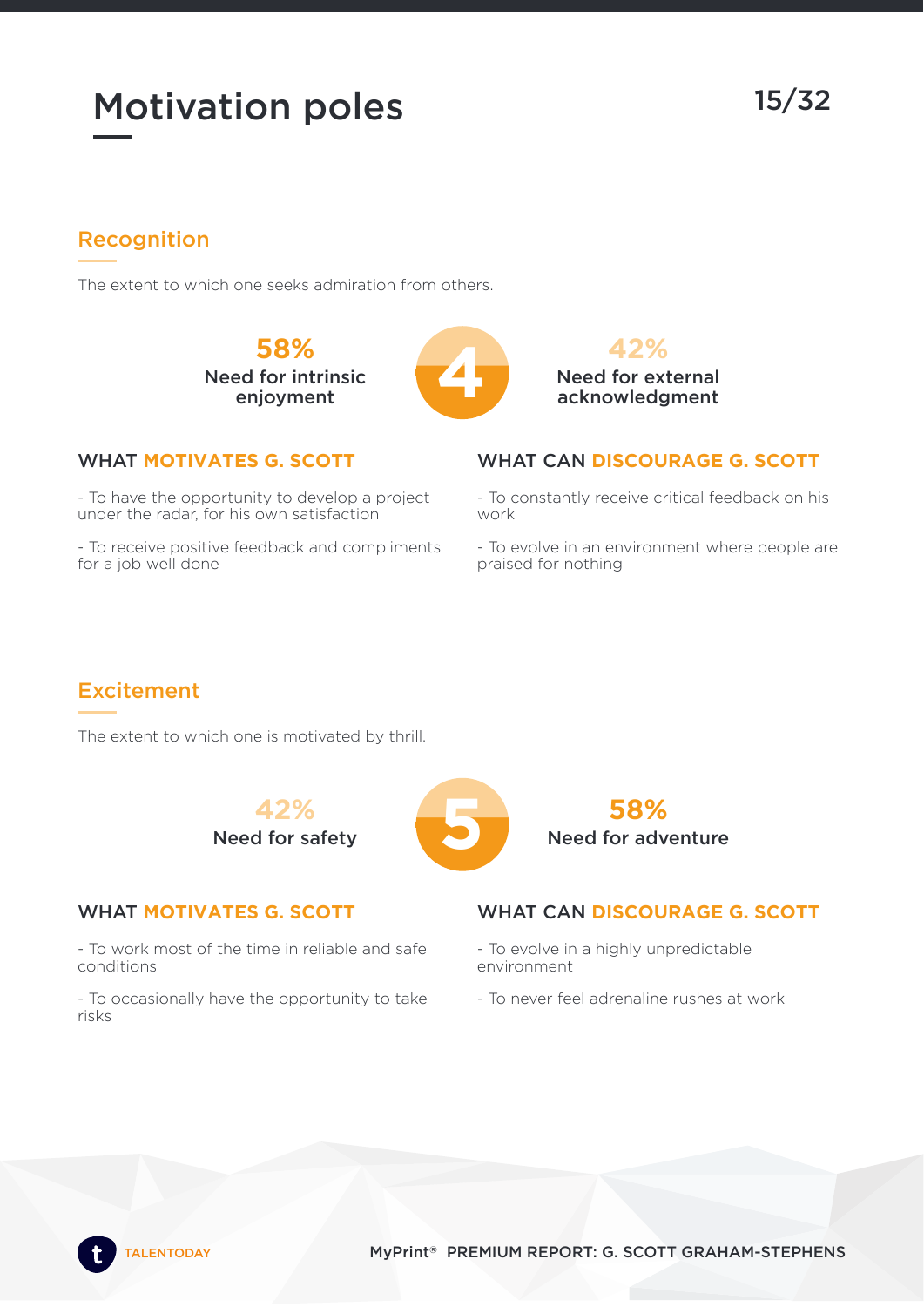16/32

# Variety

The extent to which one seeks out new experiences.

**42%** Need for consistency **6**





#### WHAT **MOTIVATES G. SCOTT**

- To see some consistency and continuity in organizational processes

- To have the opportunity to diversify his tasks and projects

### WHAT CAN **DISCOURAGE G. SCOTT**

- To never be able to use the work methods that he is an expert in

- To evolve in an extremely static environment

# Reward

The extent to which one is motivated by tangible rewards.

**57%** Need to contribute **57%**<br>to contribute<br>to society

#### WHAT **MOTIVATES G. SCOTT**

- To devote selfless efforts to helping others from time to time

- To be encouraged to work harder through financial compensation from time to time



#### WHAT CAN **DISCOURAGE G. SCOTT**

- To never see his performances rewarded by material benefits
- To only carry out philanthropic projects

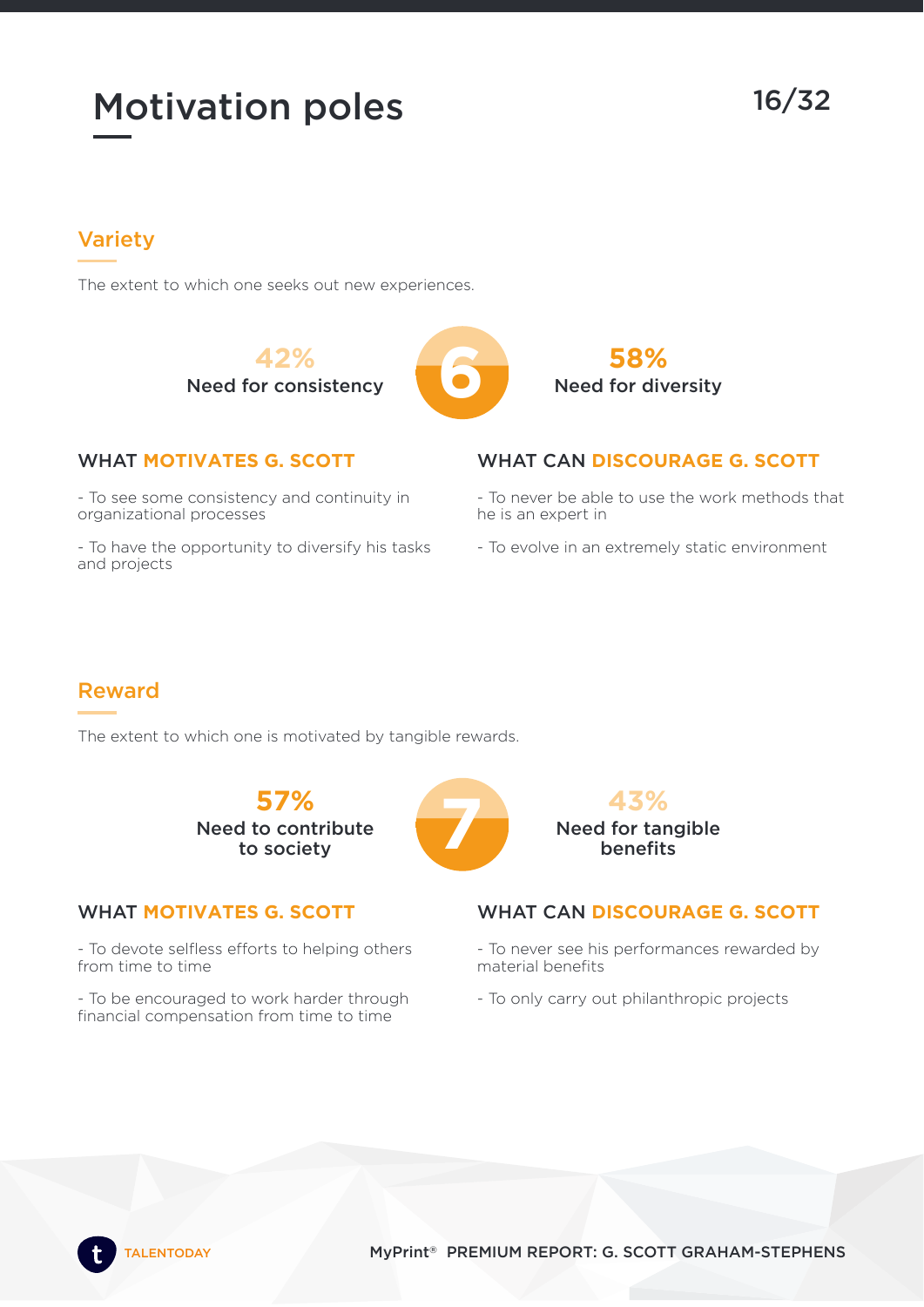17/32

# Competition

The extent to which one seeks to outperform others.

**46%** Need to cooperate **8**



#### WHAT **MOTIVATES G. SCOTT**

- To be in friendly competition with others from time to time

- To have the opportunity to collaborate with others when he wishes

# WHAT CAN **DISCOURAGE G. SCOTT**

**54%** Need to win

- To never have the opportunity to compete with others

- To evolve in an environment with plenty of performance metrics

# Relation

The extent to which one seeks to have multiple social contacts.

**53% Need for privacy** 

### WHAT **MOTIVATES G. SCOTT**

- To be able to have contact with others from time to time

- To be able to isolate himself from others if necessary



### WHAT CAN **DISCOURAGE G. SCOTT**

- To never be able to work alone
- Having to speak and elaborate in public on a regular basis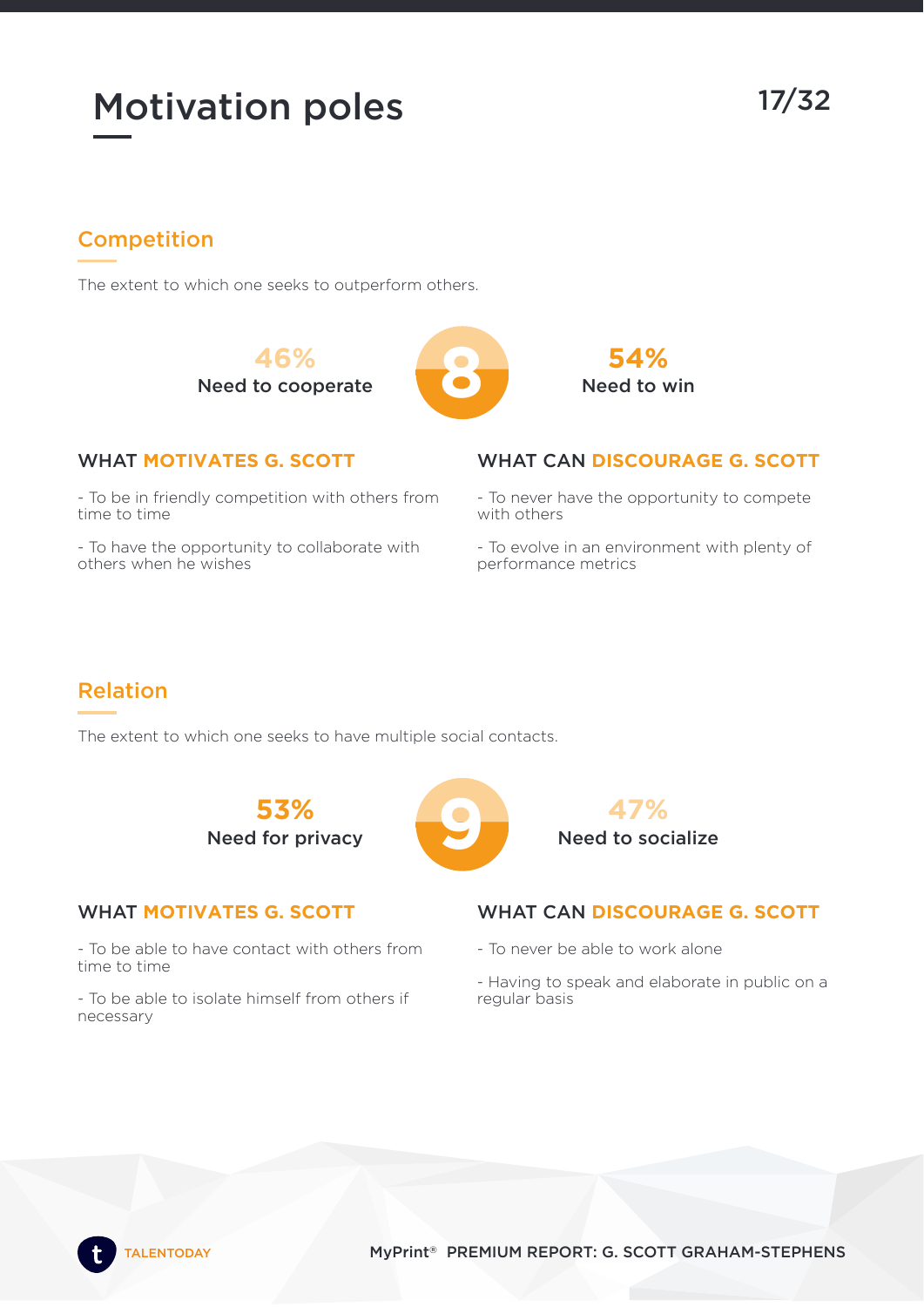# Motivation poles 18/32

# Responsibility

The extent to which one seeks to feel accountable.

**52%** Need for sharing **100**<br>eed for sharing<br>responsibility



#### WHAT **MOTIVATES G. SCOTT**

- To be able to meet with his peers from time to time to make critical decisions

- To be responsible for the work of a small number of people



#### WHAT CAN **DISCOURAGE G. SCOTT**

- To never have the opportunity to have a say in decisions

- To always be the only one assuming important decisions

# **Challenge**

The extent to which one seeks to get out of their comfort zone.

**52%** Need for attainable 52%<br><sup>pr</sup>attainable

#### WHAT **MOTIVATES G. SCOTT**

- To mainly have realistic goals to achieve

- To have goals that go beyond his comfort zone from time to time



# WHAT CAN **DISCOURAGE G. SCOTT**

- To be constantly under the pressure of having to surpass his previous achievements

- To never have the opportunity to test his skills at work

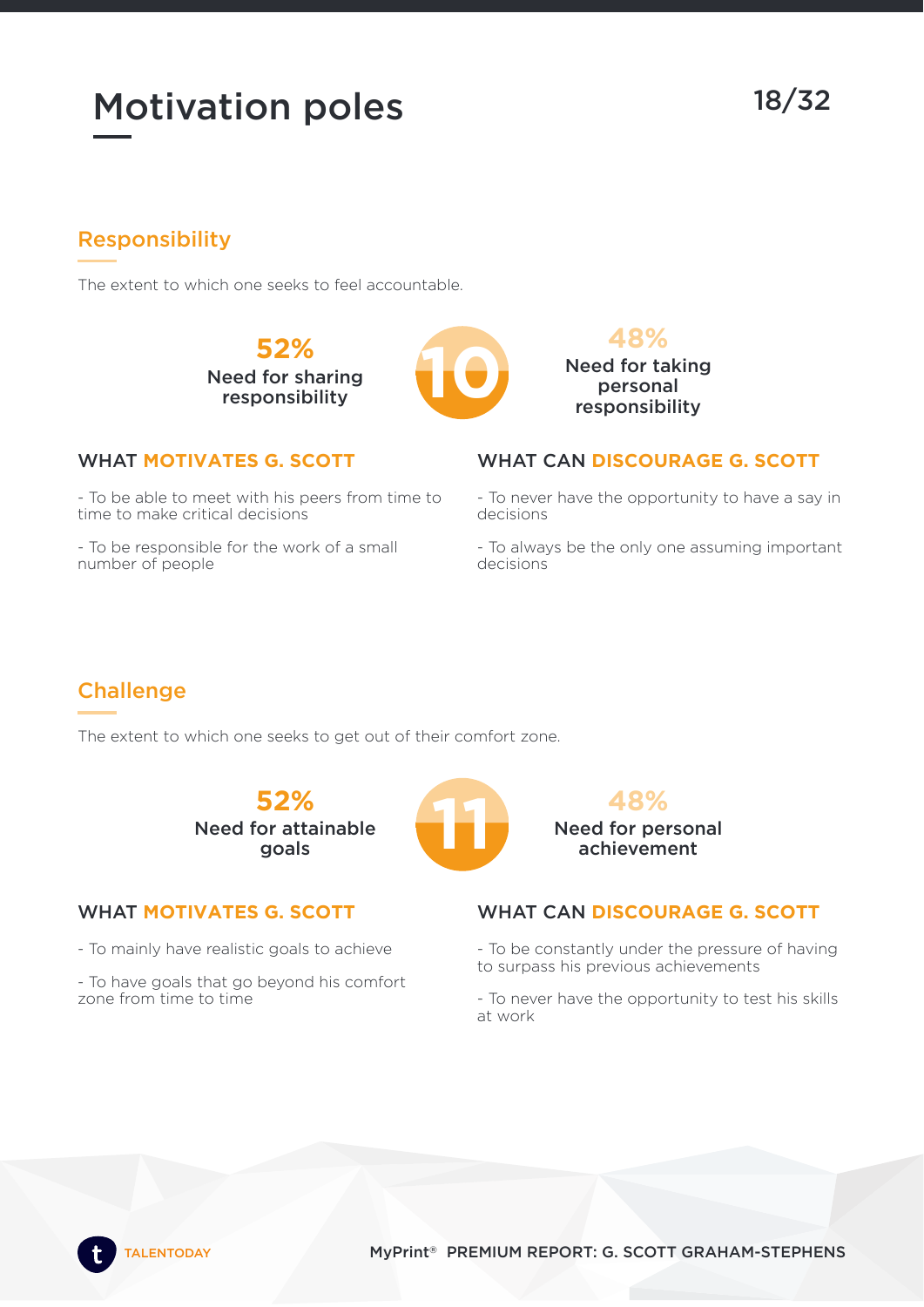# Behavior matrices 19/32



# **WHAT ARE THE MyPrint ® BEHAVIOR MATRICES?**

The behavior matrices are straightforward reading grids that are generated on the base of both the personality and motivation results of the MyPrint® questionnaire. They allow to highlight the main behavioral styles (or patterns) an individual would use in 11 themes of their professional life, each thematic being covered by 4 potential behavioral styles - for a total of 44 behavioral styles available. Detailed descriptions and structured questions are provided for each predominant style.



# **HOW ARE THEY DESIGNED?**

The way an individual actually acts or conducts theirself strongly depends on both their personality traits and motivations. Thus, each behavior matrix is produced by coupling a particular personality dimension (psychological characteristic) with a given motivation dimension (psychological trigger). The different couplings were adjusted based on a meta-analysis of hundreds of articles reviewing traditional behavioral models (Thomas-Kilmann Instrument, 1974; Goleman's Leadership Types, 2000...) of industrial and organizational psychology.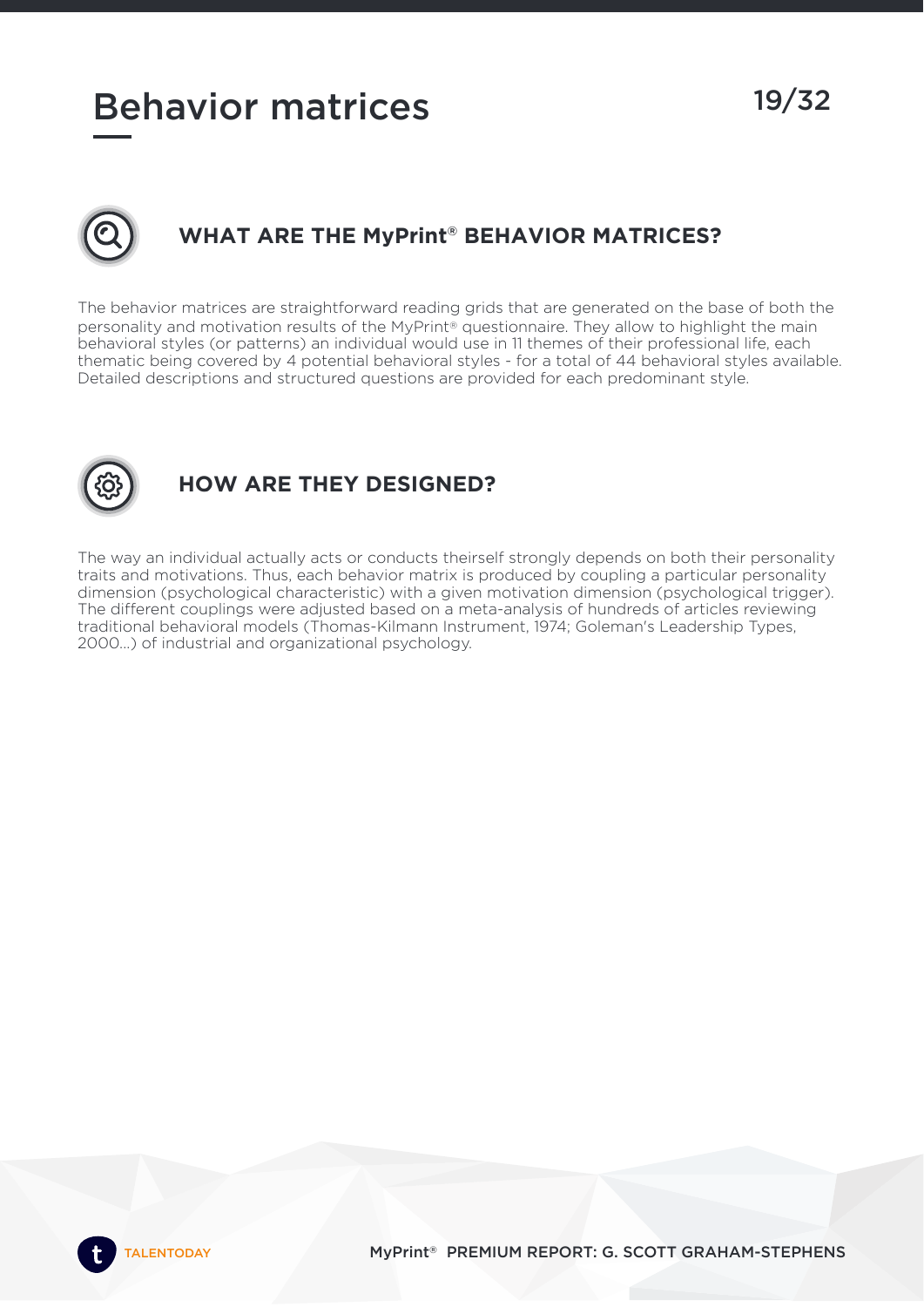# Behavioral styles 20/32



# **WHAT ARE THE MyPrint ® BEHAVIORAL STYLES?**

A behavioral style refers to the whole set of effective conducts that an individual is likely to adopt in a given professional context (or thematic). The behavioral styles belonging to the same diagonal of a matrix reflect rather opposed conducts, while the styles belonging to the same row or column reflect rather complementary conducts. Please note that a behavioral style does not represent any direct indicator of performance.

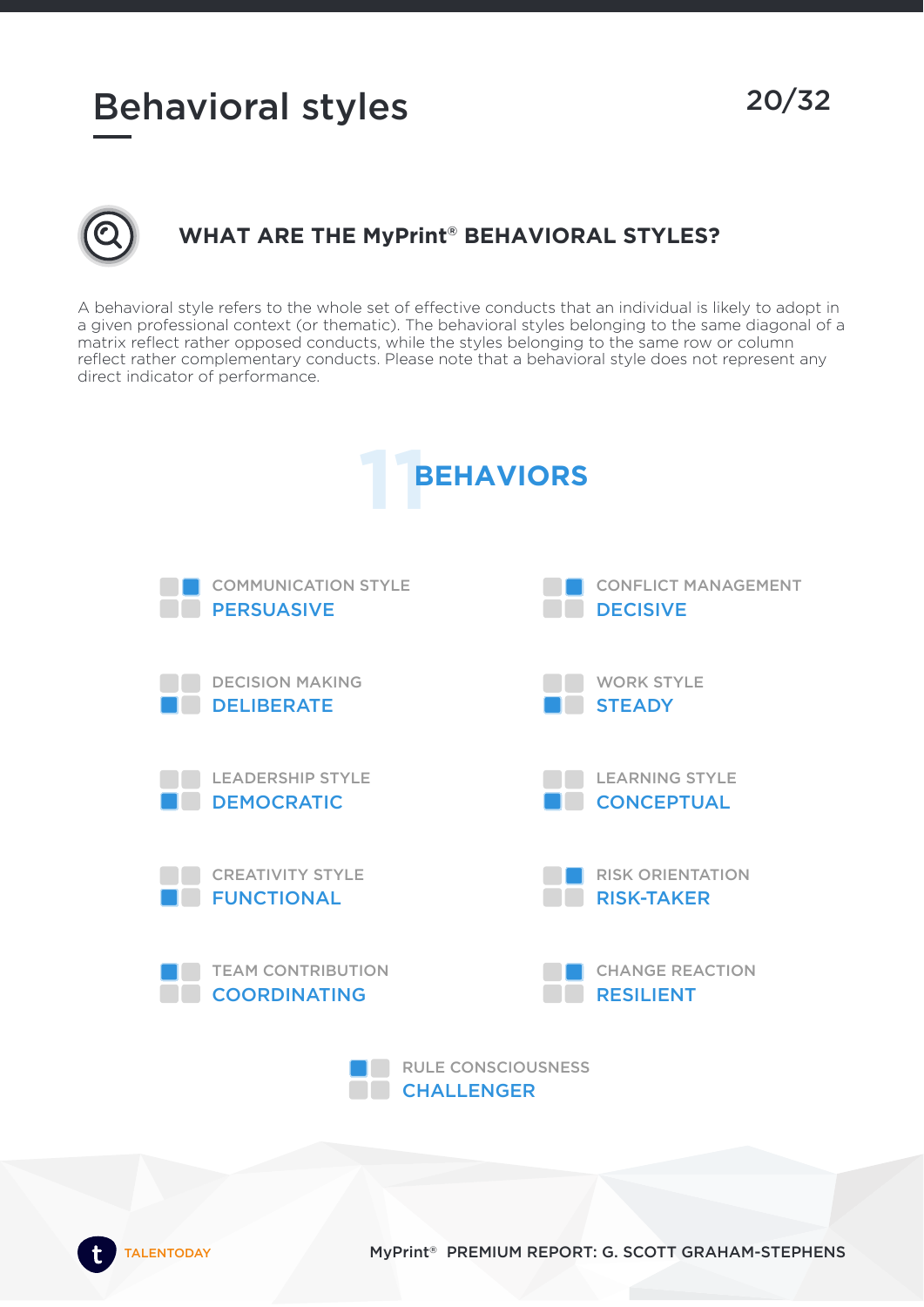# Behavioral styles 21/32

# Communication Style

Communication style can be summarized as the set of processes by which an individual sends a message to one or many peers, verbally or not.



*Need to Influence*



### G. SCOTT'S ASSETS

He aims to sway others, and tends to be assertive.



#### BEHAVIOR THAT G. SCOTT EXHIBITS

He is inclined to impact others in interactions by openly convincing them to see things his way.

G

- O How does he benefit from being able to persuade others?
- O How does he adjust his communication style depending on his audience?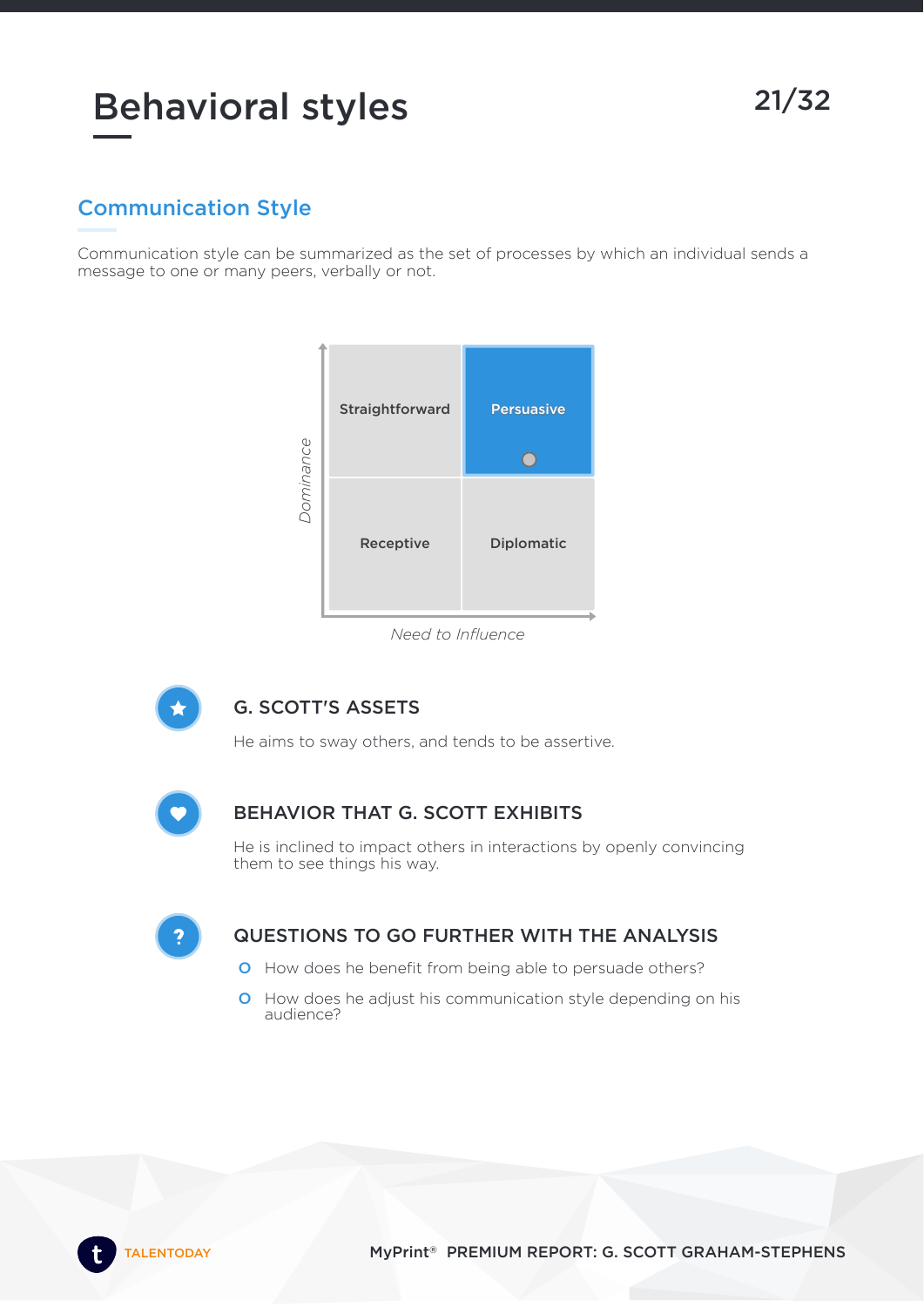# Behavioral styles 22/32

# Conflict Management

Conflict management can be summarized as the way an individual tries to limit the negative aspects of a confrontation while increasing its positive aspects.



*Need for Competition*



### G. SCOTT'S ASSETS

He likes to compete with others and is confident in himself.



#### BEHAVIOR THAT G. SCOTT EXHIBITS

When presented with a conflict situation, he tends to settle it by asserting his own solution.

- O How does he react when his opinions are overlooked in a conflict situation?
- O How does he adapt his attitude towards conflict depending on the seniority of the individuals involved?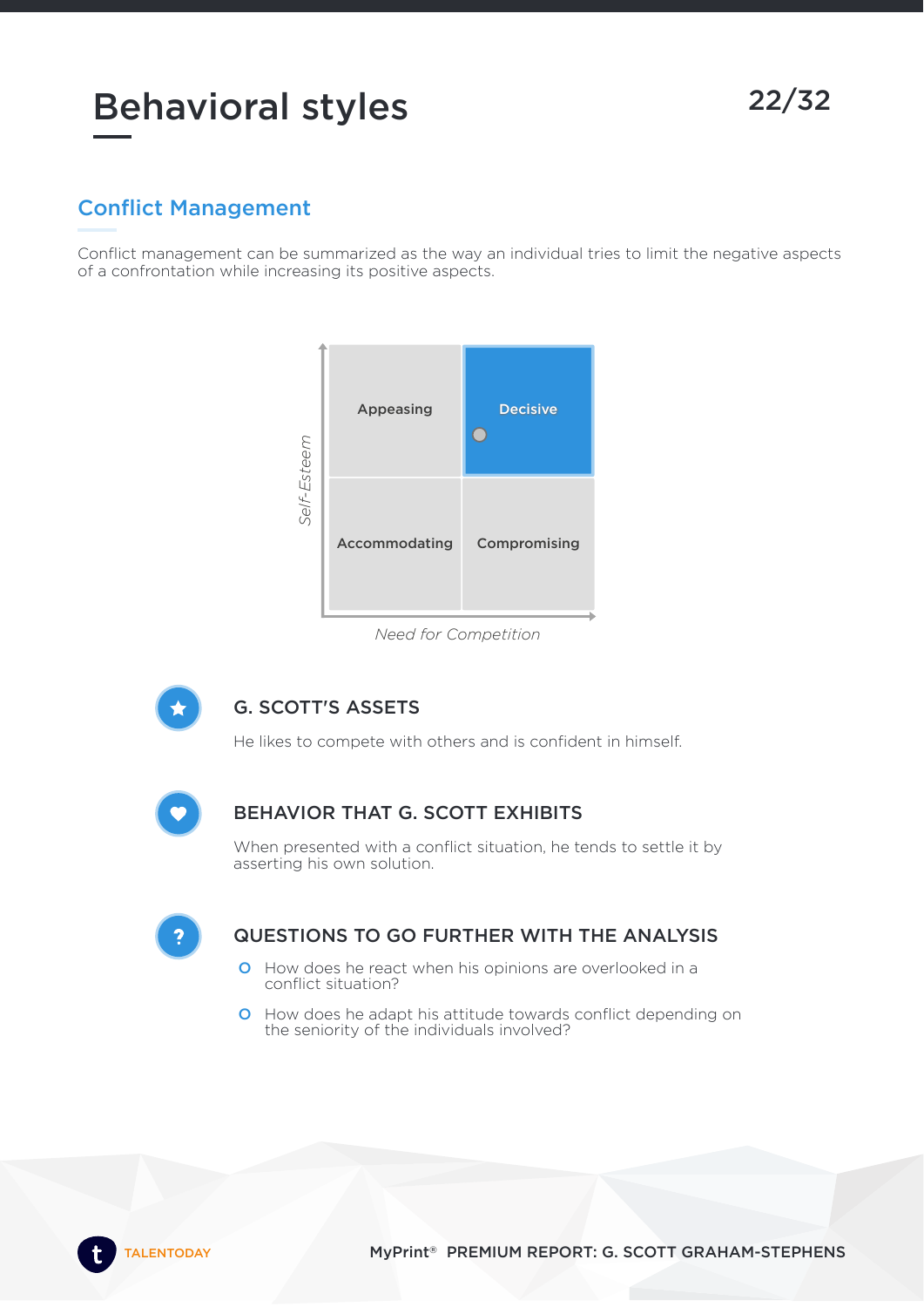# Decision Making

Decision making can be described as the set of processes, either intuitive or reasoned, by which an individual ends up choosing between two or more courses of action.



*Need for Autonomy*



### G. SCOTT'S ASSETS

He values advice, but is a go-getter.



### BEHAVIOR THAT G. SCOTT EXHIBITS

He considers just enough input from others to make his decisions, but is ready to quickly adapt to the consequences if need be.

G

- O How does he react when a collective reflection is taking a long time to come to an actual decision?
- O What did he learn from the last time he made a significant decision?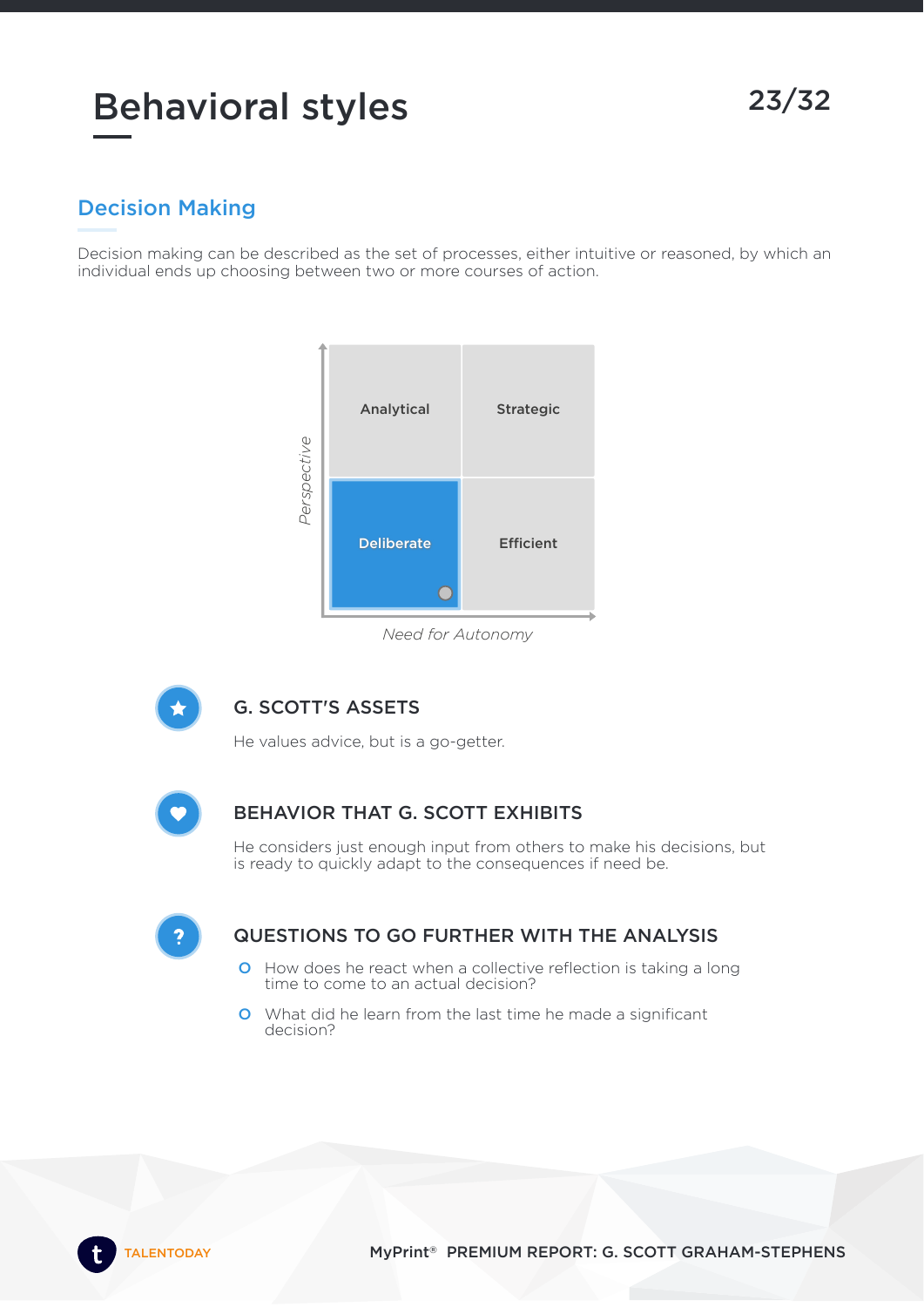# Work Style

Work style refers to the way an individual tackles their tasks and projects and the pace at which they complete them.



#### *Need for Challenge*



### G. SCOTT'S ASSETS

He is easy-going, and values realistic goals.



### BEHAVIOR THAT G. SCOTT EXHIBITS

He emphasizes the importance of reliably meeting deadlines, and favors consistent productivity by focusing on bottom-line results.

G

- O How does he typically respond when he is overworked by demanding tasks?
- O How does he consider the balance between his private and professional life?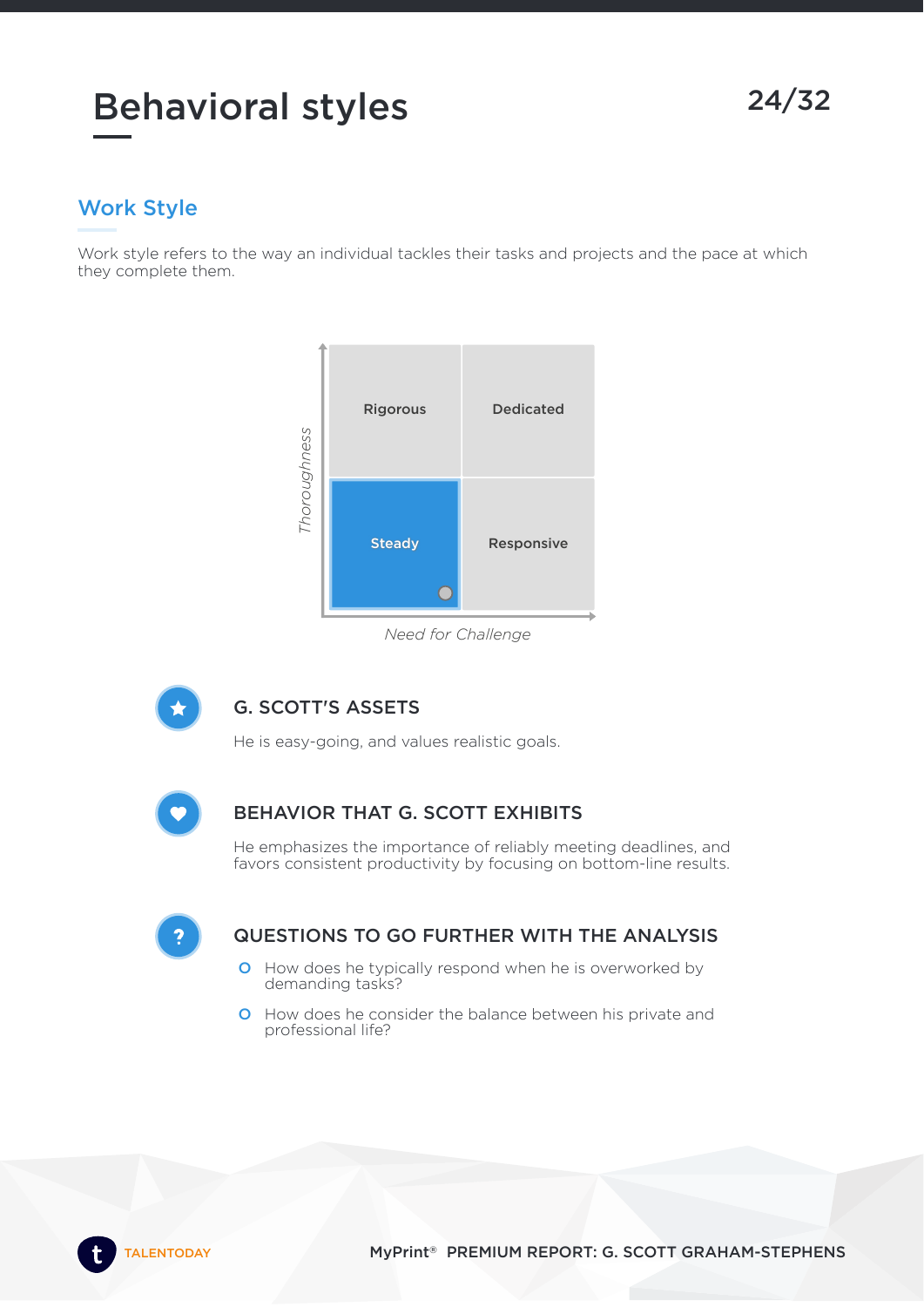# Leadership Style

Leadership style can be described as the set of processes by which an individual motivates their peers to contribute toward the effectiveness of their organization.



*Need for Responsibility*



### G. SCOTT'S ASSETS

He is rather individualistic and seeks to share responsibility.



#### BEHAVIOR THAT G. SCOTT EXHIBITS

When giving directions, he guards himself against backlash by letting others give their inputs prior.

G

- O How would he handle the urge to make a choice that is unpopular with the team?
- O In which team settings does he find it more difficult to establish his leadership?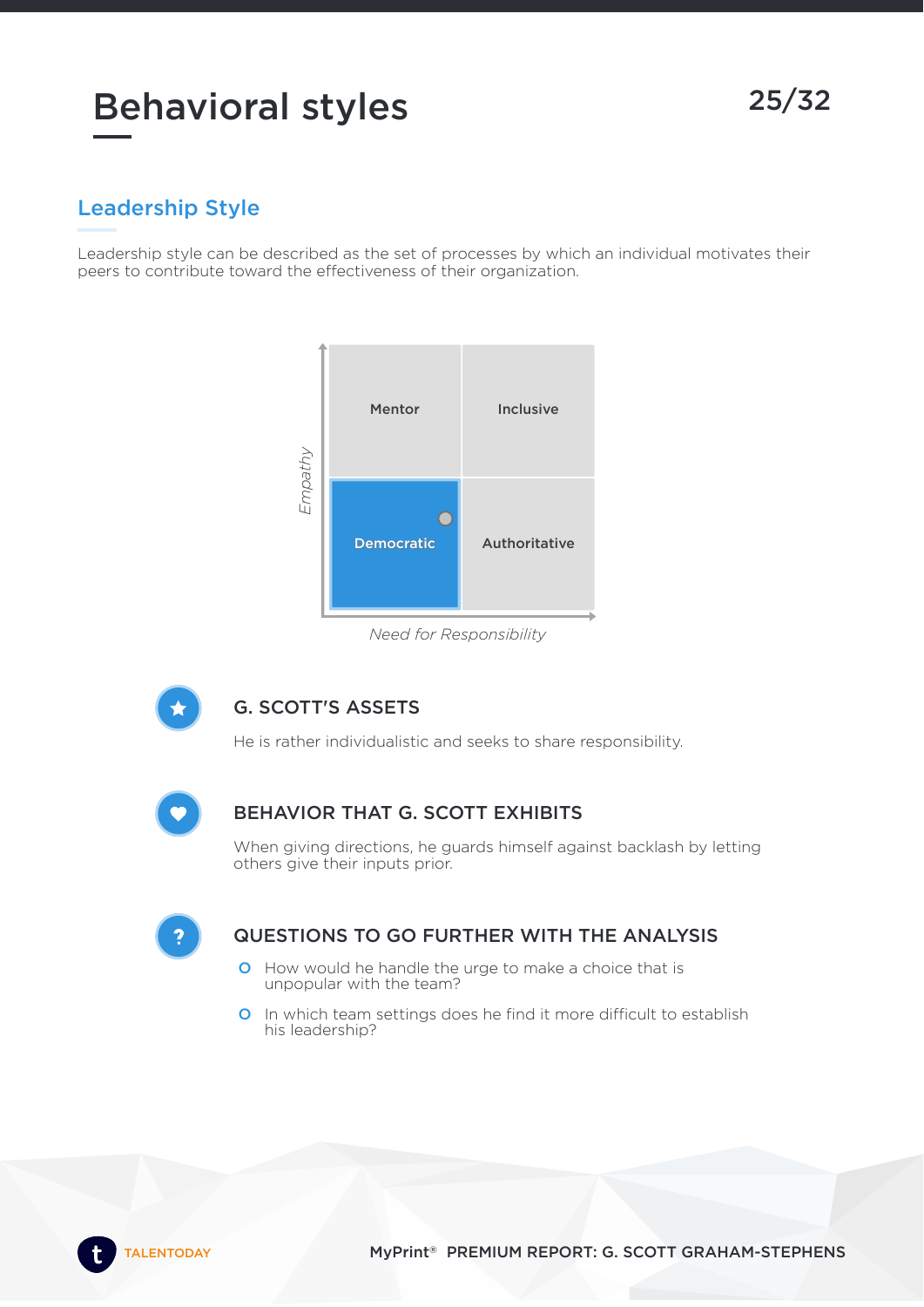# Learning Style

Learning style can be summarized as the set of processes by which an individual acquires new, or transforms existing, skills or knowledge in a long-lasting manner.



#### *Need for Recognition*



### G. SCOTT'S ASSETS

He wishes for intrinsic enjoyment, and tends to be intuitive.



### BEHAVIOR THAT G. SCOTT EXHIBITS

He learns for fun, in irregular patterns, and he feels he masters a topic only once he understands its full context.

G

- O How does he proceed when he has to learn something that he does not find interesting?
- O How does he consider his own mistakes in a learning process?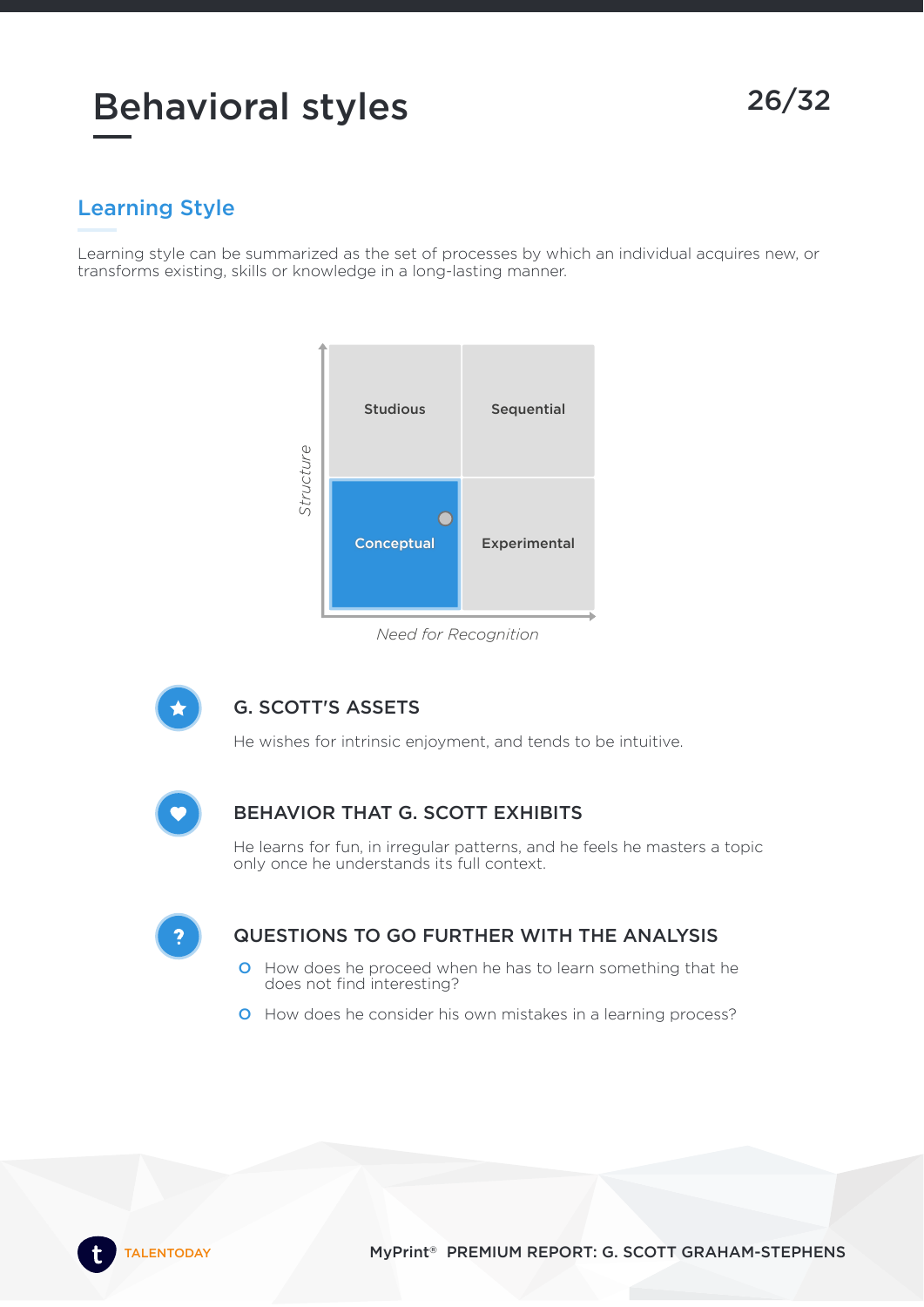# Creativity Style

Creativity style can be described as the set of processes by which an individual produces something new and somehow valuable, be it intangible or concrete.



*Need for Reward*



### G. SCOTT'S ASSETS

He is realistic, and wishes to contribute to society.



### BEHAVIOR THAT G. SCOTT EXHIBITS

His creative actions may take place in everyday activities, through original ways of using some tools or methods.

- O Has the applicability of his creative actions been questioned by his peers?
- O When was the last time he came up with a new solution to an issue, and how did his idea help?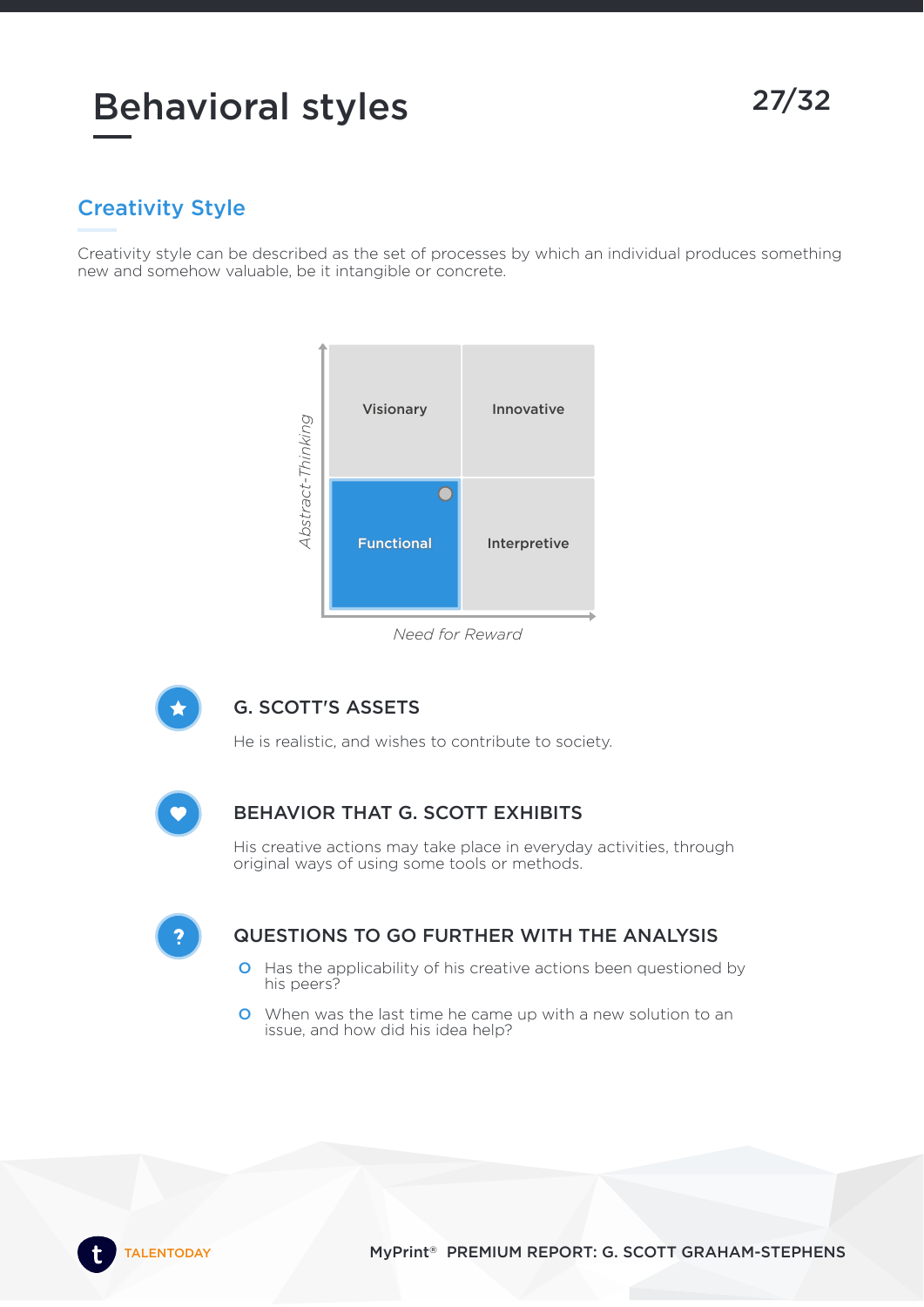# Risk Orientation

Risk orientation can be described as the way an individual invests energy in response to perception of significant uncertainty, namely in seeing either the opportunities or the obstacles.



#### *Need for Excitement*



# G. SCOTT'S ASSETS

He tends to be optimistic, and seeks adventure.



### BEHAVIOR THAT G. SCOTT EXHIBITS

He is likely to expect positive outcomes from risky opportunities, making him typically go for them in order to maximize the gains.

G

- O How does he react when he has to work on predictable, riskfree projects?
- O What kind of uncertain situations does he fear the most?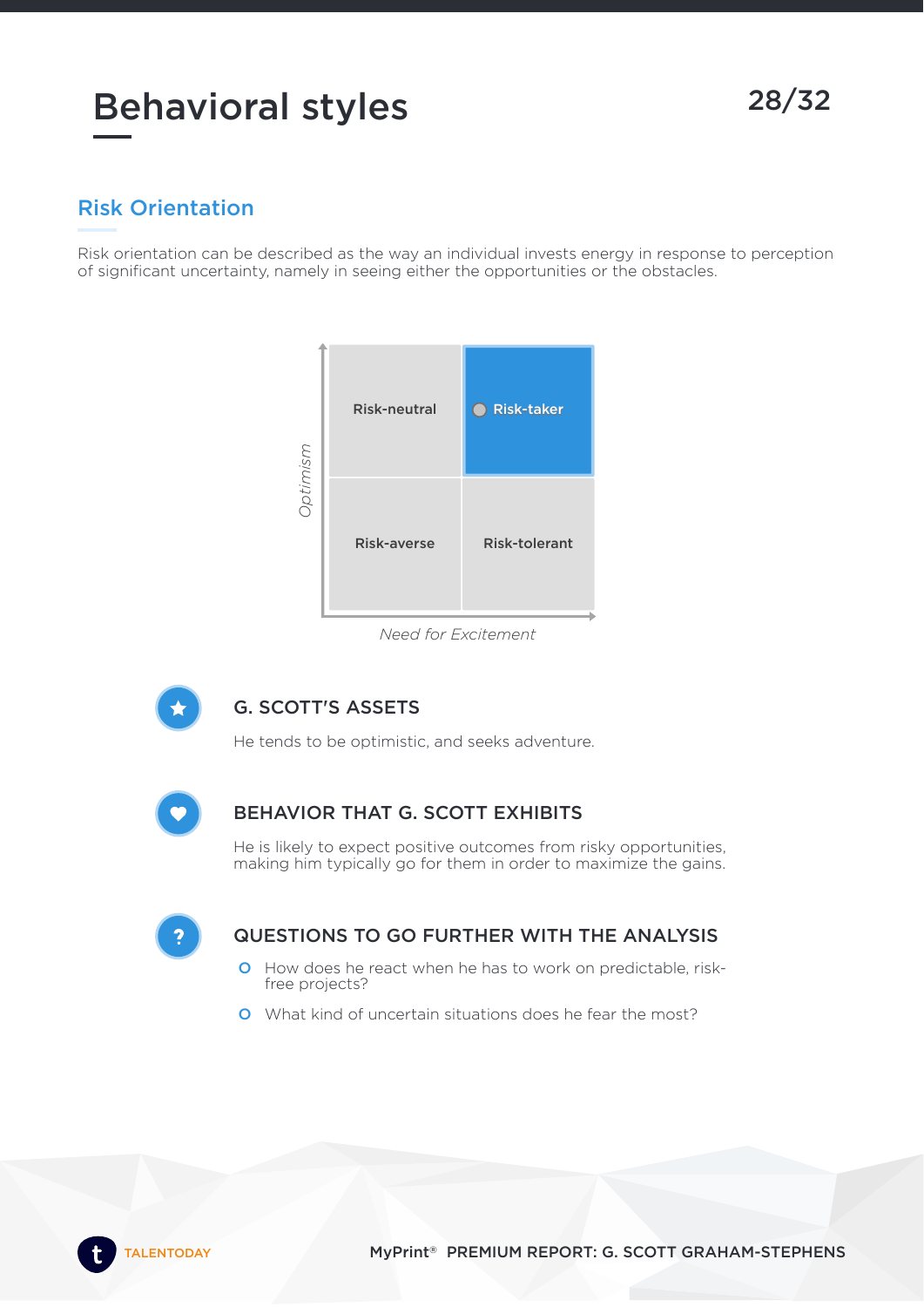Team contribution can be summarized as the way an individual cooperates with others in group settings, in order to achieve organization objectives.



*Need for Relation*



### G. SCOTT'S ASSETS

He is comfortable in group settings, yet values meaningful relationships with a select few.

#### BEHAVIOR THAT G. SCOTT EXHIBITS

In team meetings, he expects efficiency, focuses on goals and coordinates people together.

 $\mathbf{P}$ 

- O To which extent does he leave room for his teammates to give their input in meetings?
- O Where would he say stand the difficulties of working as a team?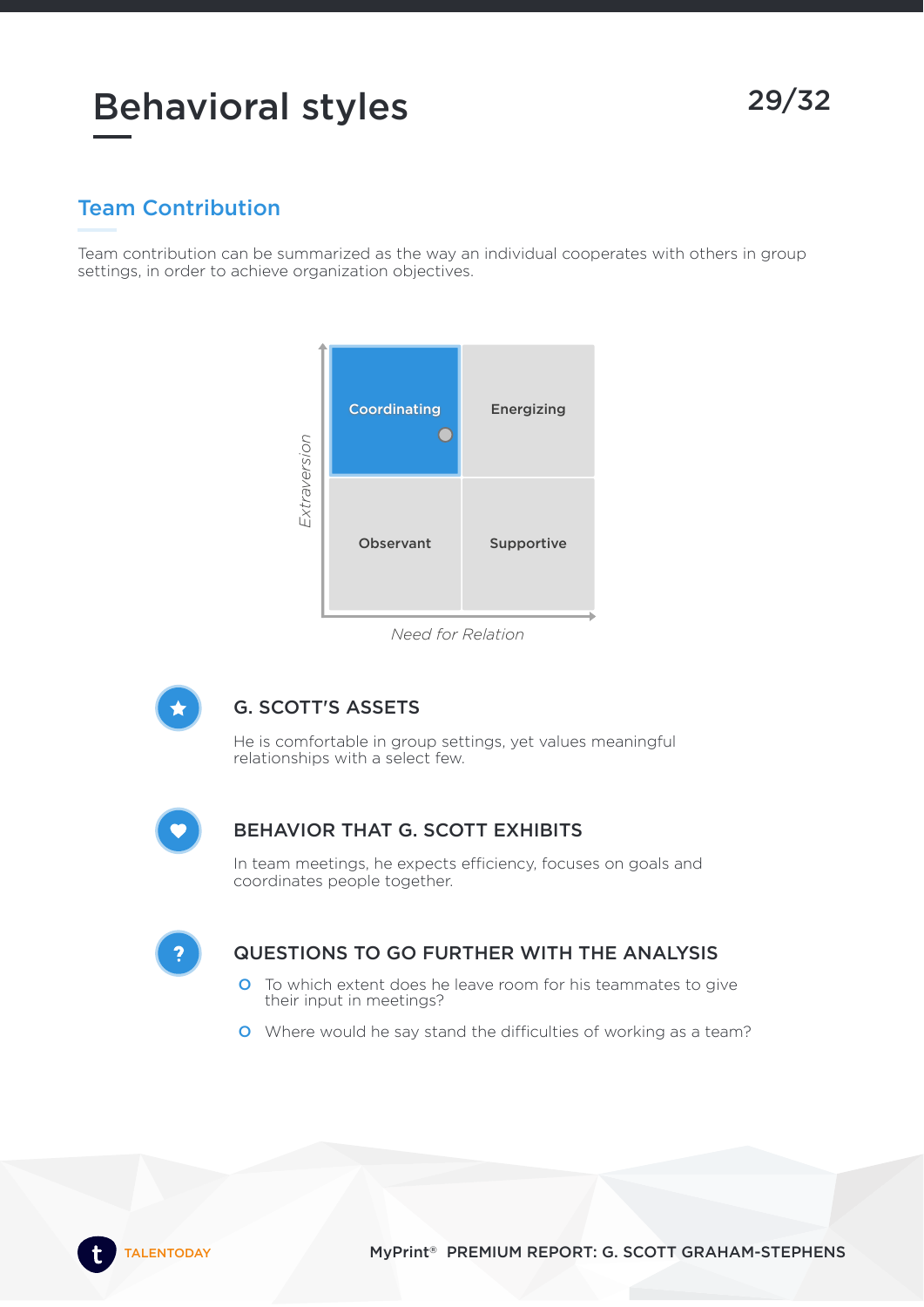# Behavioral styles 30/32

# Change Reaction

Change reaction can be described as the typical response of an individual to the unexpected events or situations arising in their environment of work.



#### *Need for Variety*



### G. SCOTT'S ASSETS

He needs variety in his work, yet is determined in pursuing his goals.



### BEHAVIOR THAT G. SCOTT EXHIBITS

When changes occur in processes, he tends to recover from them by finding new ways of reaching his initial goals.

G

- O What kind of information could facilitate his understanding of process changes when they occur?
- O What did he learn from the last time a big change happened in his work environment?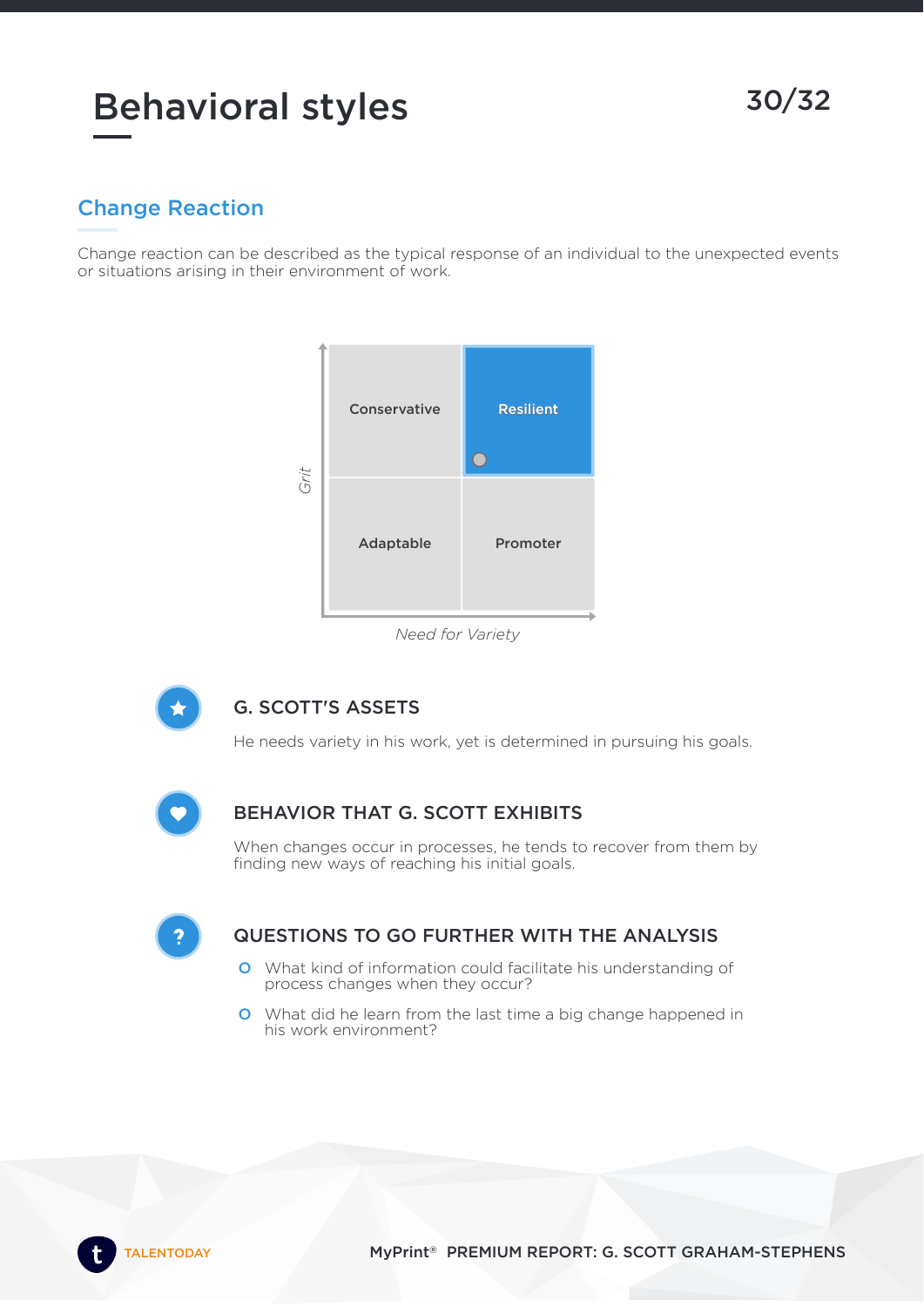# Behavioral styles 31/32

# Rule Consciousness

Rule consciousness can be summarized as the way an individual interprets, judges and reacts to the organizational rules in place.



#### *Need for Belonging*



### G. SCOTT'S ASSETS

He tends to question the status quo and values freedom of action.



### BEHAVIOR THAT G. SCOTT EXHIBITS

He typically evaluates rules and norms in place with great objectivity, and might choose his own way of doing things.

G

- O How does he evaluate the relevance of his organization's rules?
- O What kind of organization policies does he find it more difficult to evolve in?